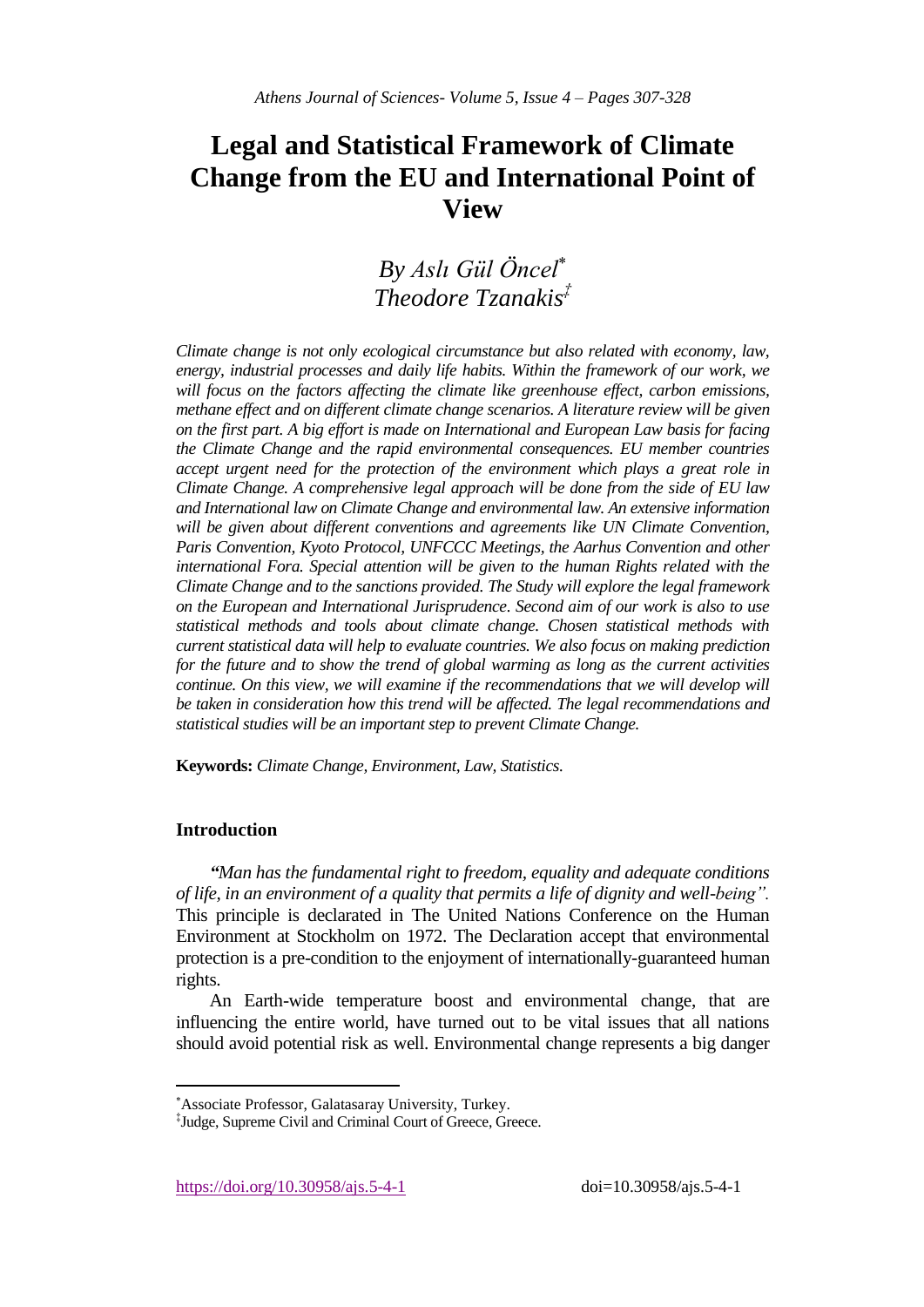to human life and impacts, straightforwardly and in a roundabout way, a variety of globally ensured human rights. In this context, Climate change and global warming are the greatest threats confronting the Earth. The atmosphere contains nitrogen (78%), oxygen (21%), argon (0.93%) vapor and carbon dioxide (0.036) that let in sunlight but take in the heat that is radiated back off the Earth.This natural process, called the Greenhouse effect keeps the Earth's temperature at a level that supports life. Some greenhouse gases such as carbon dioxide arise naturally, exhaled to the atmosphere through natural processes and human activities. Others are generated and exhaled through human activities.

In this study, we first give a general review about the Climate Change. Environment Conventions and agreements will be reviewed on second part. On third part, we will show the relationship between climate change and human rights. As the climate change problems have related with law, we examine some international cases concerning the violation of some human rights. Our work will continue by statistical method focused on G7 countries'  $CO<sub>2</sub>$  emissions/year in the aim of looking for the differences between them. The next part of our work will continue by predictions for the future as long as the current industrial activities continue and we will conclude with findings of our research.

# **Climate Change**

Earth's globally averaged temperature for 2017 made it the third warmest year in National Oceanic and Atmospheric Administration's (NOAA) 138-year climate record, behind warmest 2016 and second warmest 2015 (Schmidt and Arndt, 2018). The average global temperature on Earth has increased by about 0.8° Celsius since 1880. Two-thirds of this global warming has existed since 1975 at an estimate of 0.15-0.20°C per decade. This happened due to natural reasons or to human activities that conclude in the emission of greenhouse gases. The energy reserves in the ground are very limited while their use grows significantly every year. In addition to this scarcity problem, the burning of fossil fuels releases all manner of pollutants into the air with dangerous effects on human health, and greenhouse gases which threaten the environment (Öncel, 2012). Over the last 150 years, global concentrations of greenhouse gases have increased considerably. These emitted gases have a long lifespan and cause major global warming (Curson, 2018). The essential origin of Greenhouse gases are mainly burning of fossil fuels, deforestation, transportation, electricity production, industry, agriculture and increase in population. Carbondioxyde  $(CO<sub>2</sub>)$ , Methane  $(CH4)$ , Nitrous Oxide  $(N_2O)$  and Fluorinated gases are basic greenhouse gases. Carbon dioxide increase in the atmosphere through burning fossil fuels like oil, coal or natural gas, waste and also as a result of certain chemical reactions. For example, manufacture of cement has big share in chemical reactions reason. Carbondioxide is sequestered from the atmosphere via photosynthesis (EPA, 2018). Methane is mostly exhaled during the extraction of coal, natural gas and oil. Some agricultural process and also corrosion of solid waste in disposal area can create methane emissions. Agricultural and some industrial process are some of the reasons of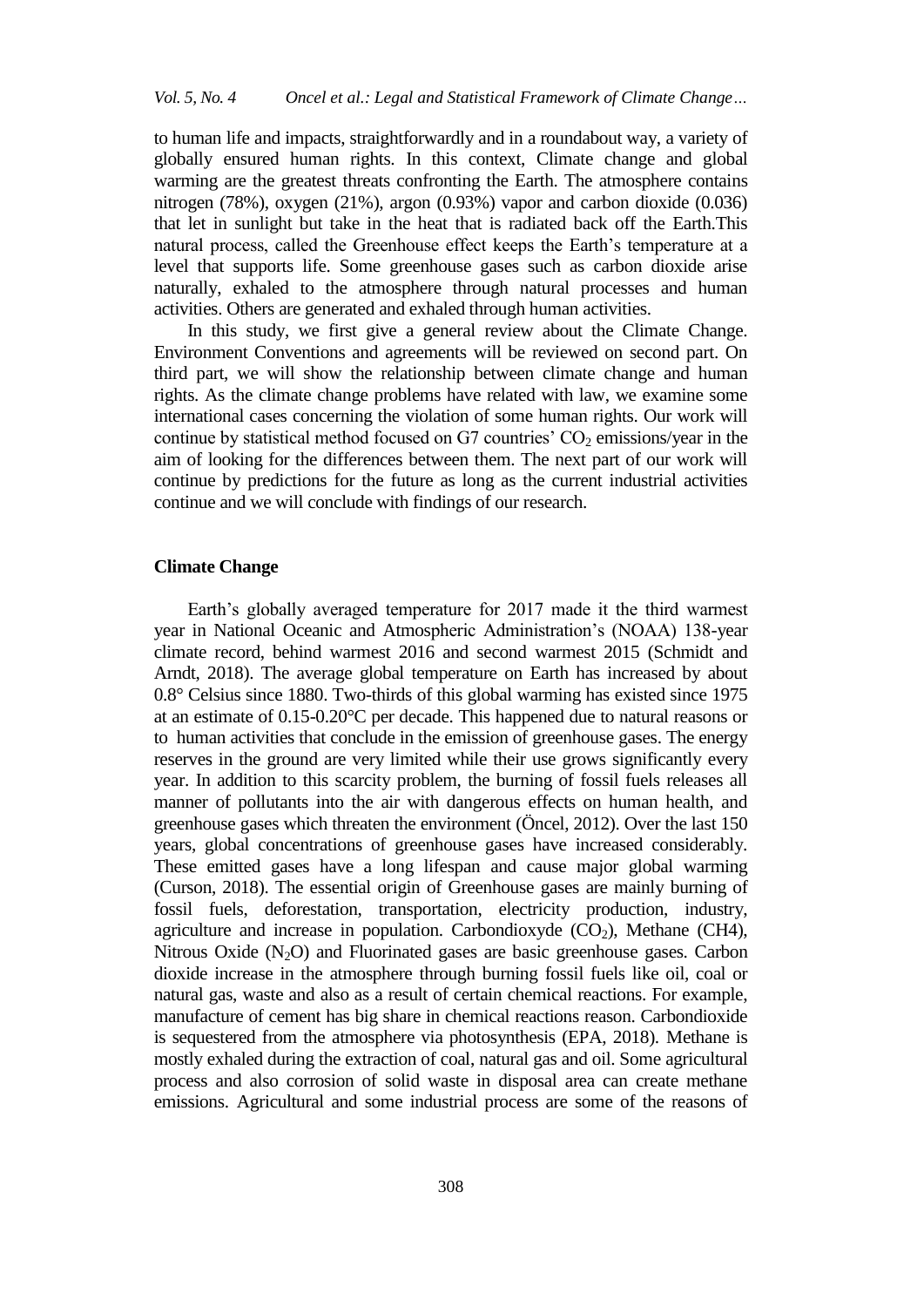nitrous oxide emissions. Fluorinated gases are produced by industrial process. Despite the fact that they do not harm the atmospheric ozone layer however their global warming effect is 23000 times greater than carbon dioxide (European Commission, 2018).

Generally, the average citizen has developped a culture that create or tolerates environmental pollution until some major environmental event occurs. However not all citizens have the same capacity to generate pollution. Many criteria affect on each country's share of  $CO<sub>2</sub>$  emissions. Data collected by the International Energy Agency (IEA) measure worldwide carbon dioxide emissions for year 2015. This one is composed of oil and other fuels, including industrial waste and non-renewable municipal waste, the coal, the natural gas. In first 3 ranking of 2015 total carbondioxyde emissions (MMT-million metric tons) from fuel combustion, we see in order China (9040.74 MMT), United States (4997.50 MMT) and India (2066.01 MMT). We observe from the rest of data that principal carbon dioxide emmiting countries are the developed and major emerging economy ones. At this point, one of the opinions is that the capitalocene is a concept that takes as a starting point the idea that capitalism is the main cause of current environmental imbalances. This concept alternative to the concept of anthropocene and first time proposed in 2009 by Andreas Malm, a PhD student at Lund university in Sweden. The Capitalocene signifies capitalism as a way of organizing nature (Moore, 2016) and Malm clearly precise that "Blaming all of the humanity for climate change lets capitalism off the hook" (Malm, 2015). From that point of view, we can say that we would no longer speak only of living the era of the anthropocene, but of the capitalocene, as they are more responsible than others in the use of fossil fuels. Environmental footprint per each country appears to be one of the supporting argument of this idea for the reason that not all countries pollute the environment on same level.

Environmental footprint plays a great role in climate change problems and its sustainability depends on the size of humanity's footprint relative to Earth's capacity. An environmental footprint is the consequence that a person, company or activity has on the environment (Cambridge Dictionnary).<sup>1</sup> Land, energy, water, material and phosphorous, carbon or climate footprint, nitrogen, biodiversity footprints are indicators of human pressure on the environment. Climate change, water pollution are one of the environmental changes results and human health, economy are resultants impacts of human pressure. It can be seen that the carbon footprint should be reduced by 60% between 2010-2050 to achieve the climate target of a maximum  $2^{\circ}$ C of global warming (UNEP, 2012). In the aim of achieving this target, some studies show that the actual environmental footprint is not sustainable (Hoekstra and Wiedmann, 2014). We know that global carbon emissions from fossil fuels increased by over 16 times between 1900 and 2008 (Boden et al., 2010). One of the reasons of unsustainability is that most of the environmental agreements have domestic rules in order to reduce greenhouse gas emissions within the concerned country. During the process of carrying production from developped to other countries occured carbon exposure. In this purpose, it is necessary to work on different stages of footprint from national to global scale.

<sup>1</sup> https://dictionary.cambridge.org/.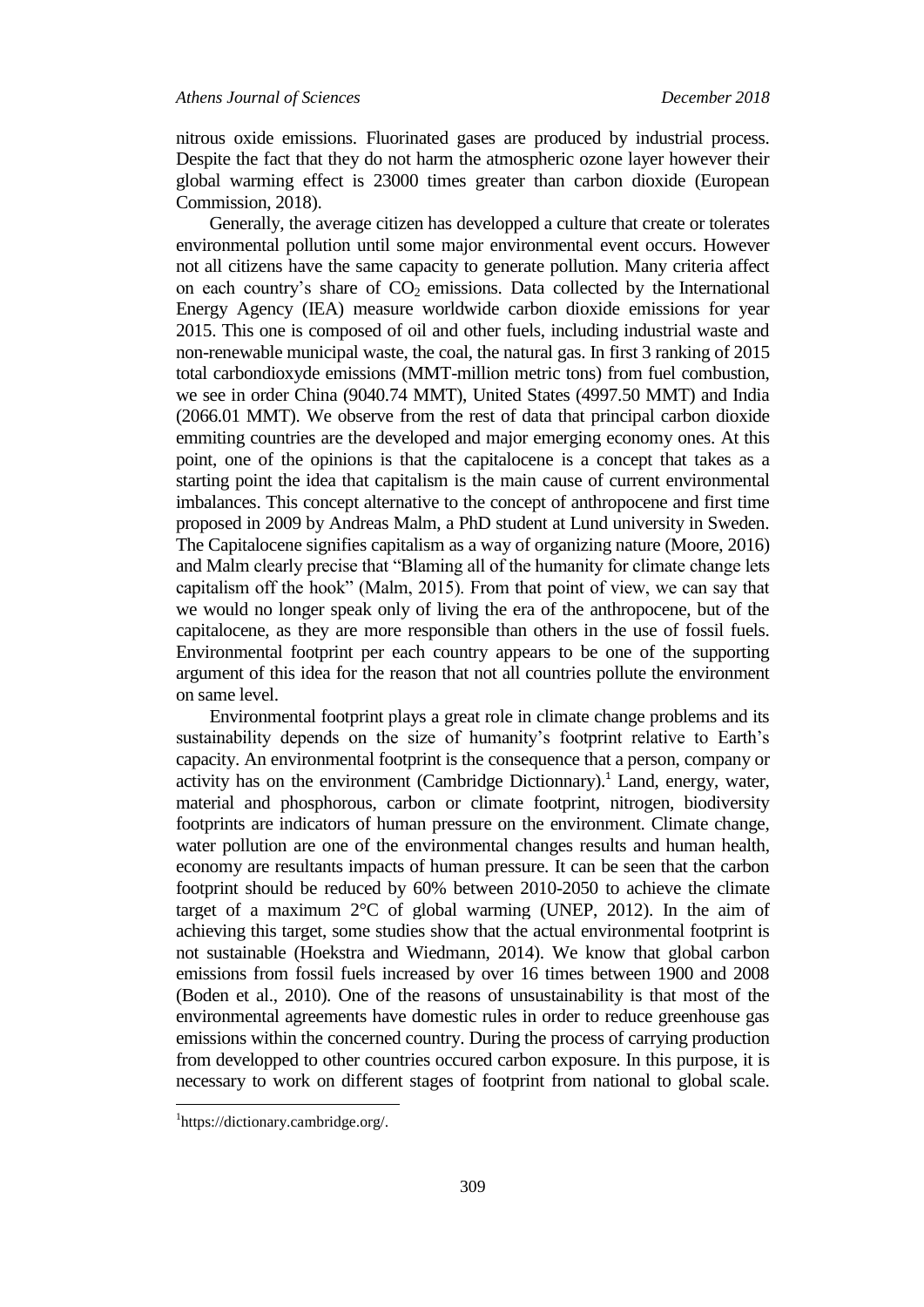Another reason of unsustainability is observed on social equity and consumers side. As an important example, depending United Nations' the latest year data set in 2014, an average global per-person ecological footprint is 2.8 global hectares, while that the average U.S. citizen is 8.4. Considering other members of G7 countries, the average per-person is 8.0 for Canada, 4.7 for France, 5.0 for Germany, 4.3 for Italy, 4.7 for Japon and 4.8 for UK (Footprintnetwork, 2018). Consumption pattern and intensity of natural resource use or waste generation per unit of product consumed determine footprints per capita. The environmental footprint has to reduce toward sustainable levels and footprints per capita have to concentrate more on identical shares (Jackson, 2009). For this purpose, environmental footprint need to be implemented each of the production and the consumption. In order to prevent an unsustainable environmental footprint each participant of supply chain has a big responsability. Among this, the investors, the suppliers, the customers can be cited (Hoekstra, 2013).

The different consequences of an expanding environmental change dramatically affect poor and minimized individuals everywhere throughout the world, strengthening existing vulnerabilities and extending disparities (Postner and Weisbach, 2010). Environmental change and condition are not just natural wonders; they are likewise straightforwardly related with economy, vitality, modern speculations, social life and law. Under the light of late advancements, climate change seriously affects all parts of our lives including physical and common habitat. So the governments should build their endeavors for discovering arrangements in these regions (McInerney-Lankford, 2009).

European Union has one of the important environmental standards. Under Article 191 of the Treaty on the Functioning of the European Union. "*Union policy on the environment shall contribute to pursuit of the following objectives: (a) preserving, protecting and improving the quality of the environment, (b)protecting human health, (c) prudent and rational utilisation of natural resources,(d) promoting measures at international level to deal with regional or worldwide environmental problems, and in particular combating climate change* ".<sup>2</sup>

Second principle of The United Nations Conference on the Human Environment is *"The natural resources of the earth, including the air, water, land, flora and fauna and especially representative samples of natural ecosystems, must be safeguarded for the benefit of present and future generations through careful planning or management, as appropriate"* (UNFCC, 2018). In this context, conventions and agreements are helpful not only to protect the environment but also to take measures to prevent climate change. In the next section, we will focus on them.

Climate Change moves very fast and the Planet is in very high risk. Climate Change is a very serious and urgent issue because of the high risk of damage and irreversible impacts on ecosystems, societies, and economies (Jaimes, 2015b). Sustainable Development can be the world's strategic action against the Climate Change and the Environmental destruction.<sup>3</sup> A rebalancing restoring the primacy of addressing climate change in the context of sustainable economic growth and

<sup>&</sup>lt;sup>2</sup>http://ec.europa.eu/environment/eia/pdf/EIA\_rulings\_web.pdf.

<sup>3</sup> https://sustainabledevelopment.un.org/rio20.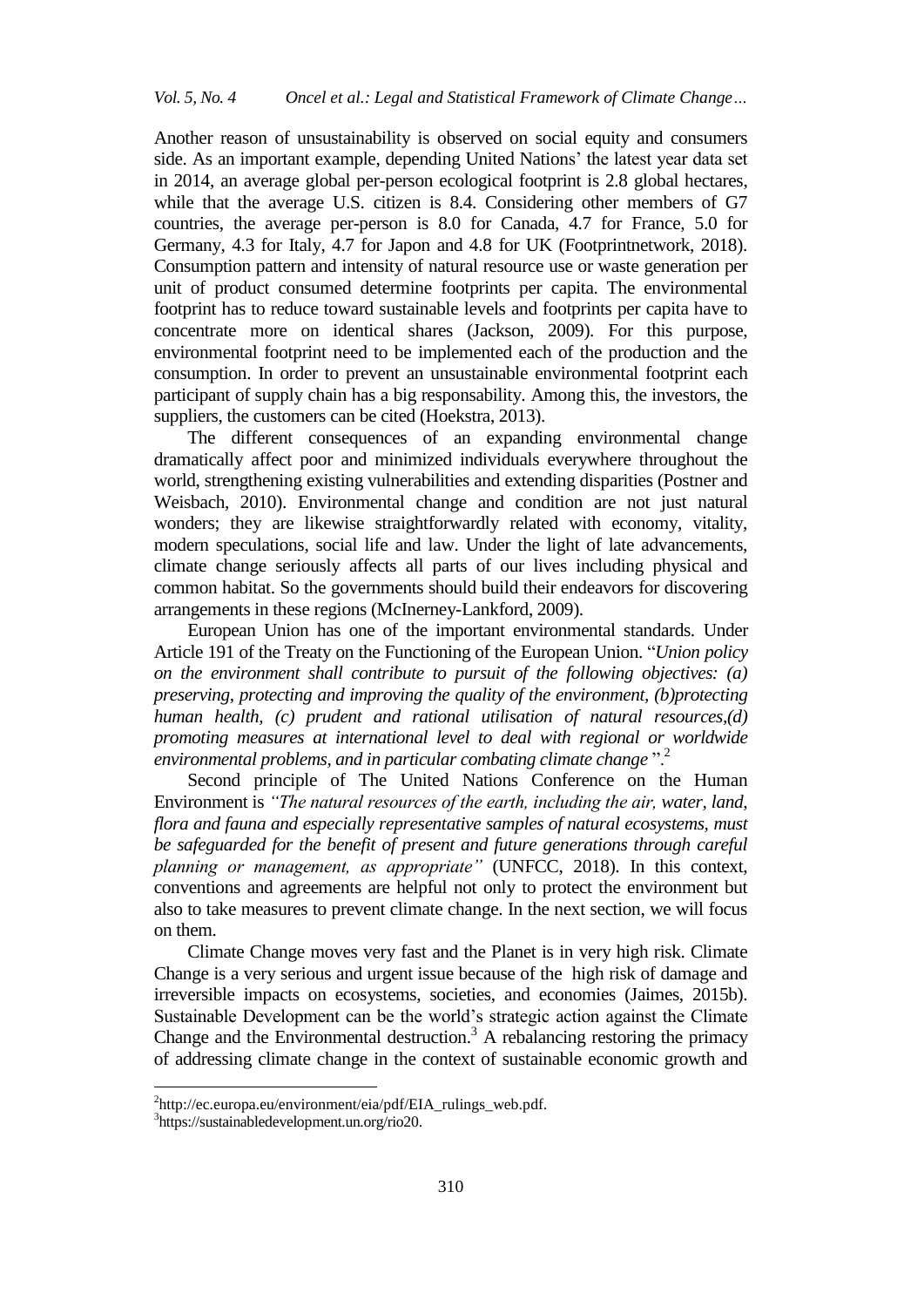development is necessary and very important (Bettelheim and d'Origny, 2002). Furthermore it has to be noted that the Role of the Courts is very important for the Protection of the Environment and implementing the Principle of sustainable development (Almpouras, 2018).

# **Conventions and Agreements on Climate Change**

On international field the main protection is provided by the following Conventions and Agreements:

- **(a)Stockholm Conference**. This U.N. Conference on the Human Environment, held in Stockholm June 5-16 1972 and it was the UN's first major conference on international environmental issues, and marked a turning point in the development of international environmental politics.<sup>4</sup> The Conference, the largest international meeting ever held, was attended by 113 nations. More than 100 recommendations for international action, which could establish a significant framework for the world's collective attack on environmental problems, were approved.<sup>5</sup>
- **(b)UN Climate Convention**. The UN Framework Convention on Climate Change (UNFCCC), was agreed in 1992, is the principle global Treaty on battling environmental Change. Its goal is to avert risky man-made obstruction with the worldwide atmosphere framework.<sup>6</sup>
- **(c)Paris Convention**. This Agreement adopted by all UNFCCC Parties in December 2015 is the principal ever general, lawfully restricting worldwide climate change assention.<sup>7</sup>
- **(d)Kyoto Protocol**. This is an international agreement linked to the United Nations Framework Convention on Climate Change, which commits its Parties by setting internationally binding emission reduction targets.<sup>8</sup> The Protocol has been ratified by 192 of the UNFCCC Parties, including the EU and its member countries. Before 2020, It is world's legal binding instrument for cutting greenhouse gas emissions.
- **(e)UNFCCC Meetings**. 1) *Conferences of the Parties (COP).* The UNFCCC's top decision making is the yearly Conference of the Parties (COP). All Parties to the Convention can participate. Delegates of business, worldwide organisations, interest groups and associations have the role of Observer. 2) *Meetings of Parties to the Kyoto Protocol (CMP)*  Kyoto's top decision-making body is the COP serving as the [Meeting of](http://unfccc.int/bodies/body/6397.php)

<sup>4</sup> https://sustainabledevelopment.un.org/milestones/humanenvironment.

<sup>5</sup> http://www.un-documents.net/unchedec.htm.

<sup>6</sup>By the adoption of Paris Agreement the Parties Recognized "that *climate change represents an urgent and potentially irreversible threat to human societies and the planet and thus requires the widest possible cooperation by all countries, and their participation in an effective and appropriate international response, with a view to accelerating the reduction of global greenhouse gas emissions".* See: https://unfccc.int/resource/docs/convkp/conveng.pdf.

<sup>7</sup> https://unfccc.int/resource/docs/2015/cop21/eng/l09r01.pdf.

<sup>8</sup> https://unfccc.int/process/the-kyoto-protocol.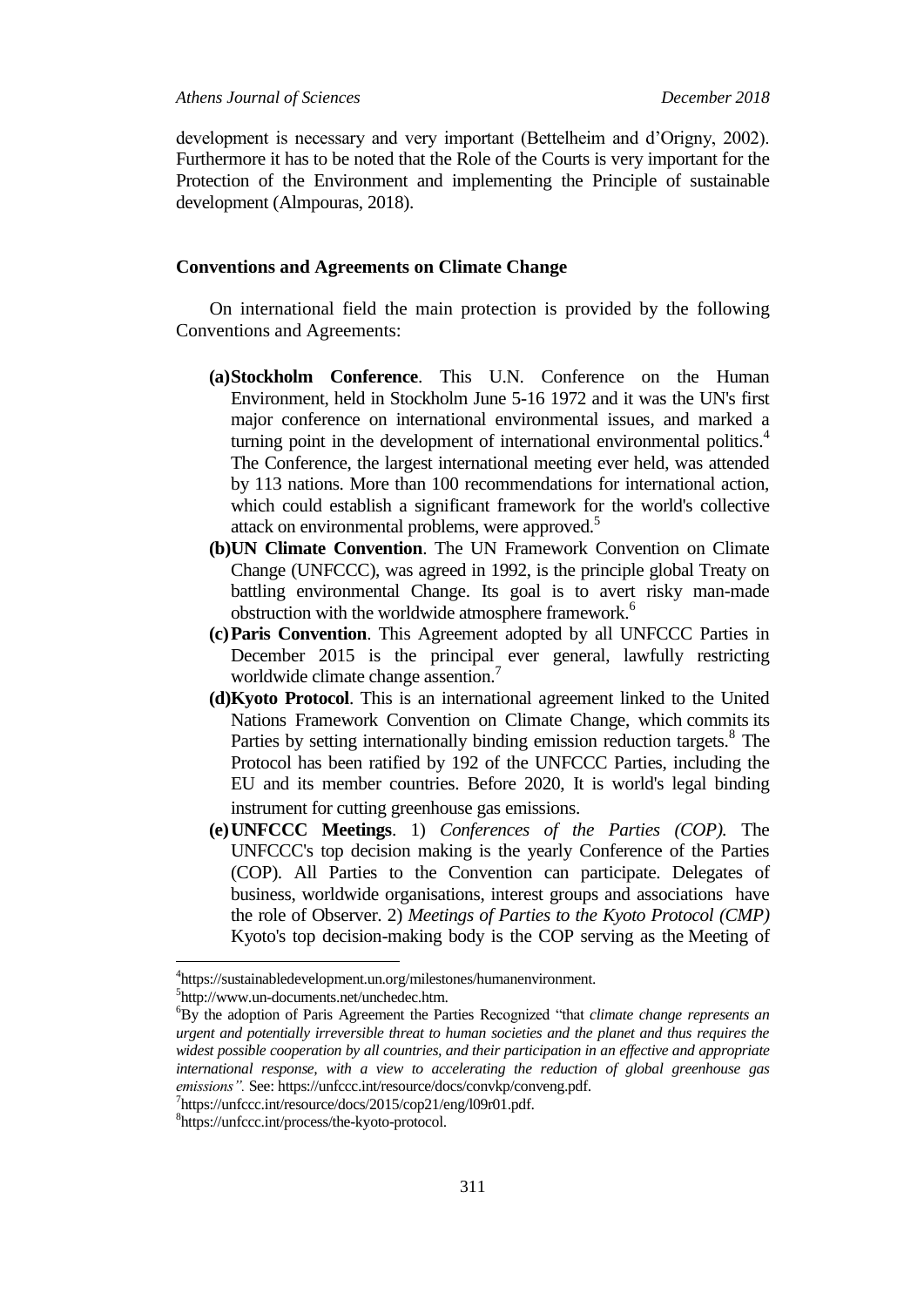[the Parties to the Kyoto Protocol](http://unfccc.int/bodies/body/6397.php) (CMP). All Parties to the Protocol are represented and Governments that are not Parties attend as observers. 3) *Bodies Subsidiary.* They make the preparation of the decisions held by the COP and CMP and the Meetings take place at the annual COP/CMP and the Bonn climate conference each June.<sup>9</sup>

**(f) The Aarhus Convention**. <sup>10</sup> This Convention has provisions for: 1) *The right of everyone to get ecological data that is held by public authorities*  ("access to environmental information"). This can include data on the condition of nature, on strategies or measures taken, or on the condition of human wellbeing and security where this can be influenced by the condition of the earth. Candidates are qualified for acquire this data inside one month of the demand and without saying why they require it. Furthermore, open experts are obliged, under the Convention, to effectively scatter natural data in their ownership 2) *The right to participate in environmental decision-making***.** Courses of action are to be made by open specialists to empower people in general influenced and ecological non-administrative associations to remark on, for instance, proposition for ventures influencing the earth, or plans and projects identifying with nature, these remarks to be considered in basic leadership, and data to be given on an official choices and the purposes behind it ("public participation in environmental decision-making") 3) *The right of review procedures* to challenge public decisions that have been made without respecting the two previously mentioned ("access to justice") $^{11}$ .

**(g)Other International Fora**. These include the:

- i. Intergovernmental Panel on Climate Change (IPCC),
- ii. G7 and G20,
- iii. Major Economies Forum on Energy and Climate (MEF),
- iv. Organization for Economic Cooperation and Development (OECD),
- v. International Energy Agency (IEA).<sup>12</sup>

Furthermore, most global Statements on human rights and climate change have underlined the potential antagonistic effects of environmental change on the rights to life, wellbeing, sustenance, water, lodging, improvement and selfassurance. These rights are specified in the main texts of international human rights Law. However not all HRC individuals or UNFCCC parties are signatories of these Conventions.

European Union supports the need for effective protection of the environment the use of which plays an important role in the change of climate. So, the EU law *Directive 2008/99/*EC *on the protection of Environment through criminal law*

 $\ddot{\phantom{a}}$ 

<sup>9</sup> https://ec.europa.eu/clima/policies/international/negotiations\_en.

<sup>&</sup>lt;sup>10</sup>The Aarhus Convention was signed on 25 June 1998 in Aarhus in Denmark and it entered into force on 30 October 2001 (see https://bit.ly/2tkmFO9).

<sup>11</sup>http://ec.europa.eu/environment/aarhus/index.htm.

<sup>12</sup>https://ec.europa.eu/clima/policies/international/negotiations\_en.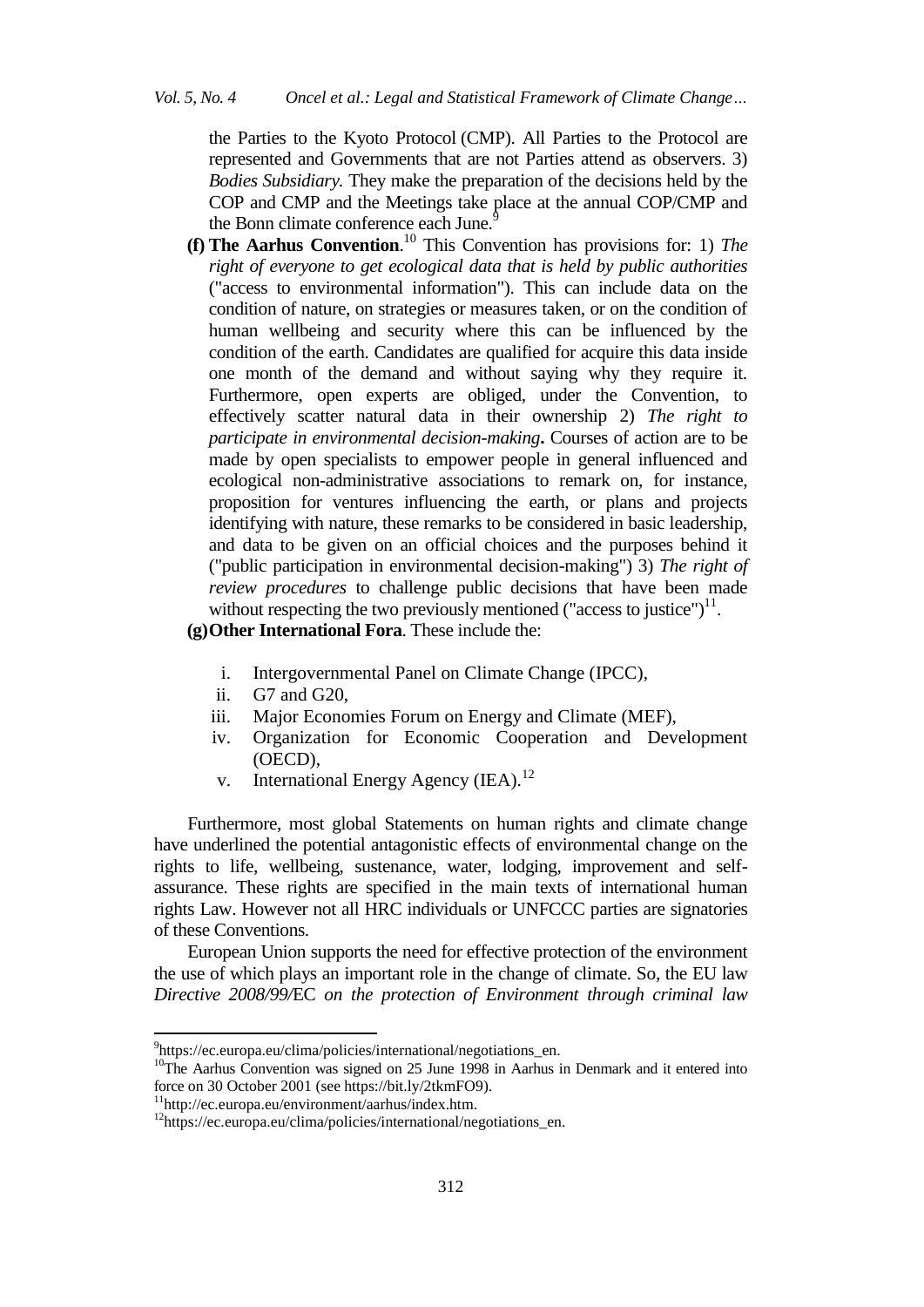## *Athens Journal of Sciences December 2018*

identifies various ecological offenses that are punishable as a criminal offense (act) in all EU countries. These offenses include environmental crimes and additionally the unlawful task of dangerous activities including the manufacture or treatment of nuclear materials and the unlawful treatment of waste. Under the law, all EU countries need to apply powerful, proportionate and dissuasive criminal sanctions for environmental crimes, if carried out intentionally or with serious negligence. It must be noticed that the Directive provides minimum requirements to be implemented in national criminal laws, i.e: **(a)** The proposed Directive sets out a list of environmental offenses that considered as criminal offenses by all Member States, if acted by intention or with genuine carelessness. The proposed Directive does not make a list of new unlawful acts. The Member States, by transposing this order will just need to connect to these current prohibitions some criminal assents. **(b)** Inciting, supporting and abetting the commission of these offenses must be culpable as a criminal offense also. **(c)** Member States must guarantee that legal persons can be held obligated for offenses conferred for their advantage. This responsibility can be of criminal or other nature (**d)** Member States must guarantee that the commission of the offenses is liable to successful, proportionate and dissuasive criminal punishments. For legal persons the sanctions can be of a noncriminal nature. **(e)** The proposed Directive just sets a base standard of ecological protection through criminal law to be adopted by the Member States. The Member States are allowed to keep up or present more stringent defensive measures. **(f)** The proposed Directive does not set down measures concerning the procedure part of criminal law and it does not touch upon the powers of prosecutors and judges.<sup>13</sup>

# **Climate Change and Human Rights**

Human Rights most affected by the Climate Change are the following:

**1. The right to life**. The Universal Declaration of Human Rights stresses *"everyone has the right to life, liberty and security of person" and* The International Covenant on Civil and Political Rights (ICCPR) *provides* that "every human being has the inherent right to life." Article 2 of the European Convention on Human Rights (ECHR) proclaims that the right to life shall be protected by law. Thus all States have committed to respect, protect, promote, and fulfill the right to life. So the States should take effective measures against loss of life.

**2. The right to self-determination**. The right to self-determination is included in the International Covenant on Civil and Political Rights (ICCPR) and in the International Covenant on Economic, Social and Cultural Rights  $(ICESCR).$ <sup>14</sup>

<sup>&</sup>lt;sup>13</sup>http://ec.europa.eu/environment/legal/crime/index.htm.

<sup>&</sup>lt;sup>14</sup>Article 1 of the above International Covenants provides: "All peoples have the right of self*determination. By virtue of that right they freely determine their political status and freely pursue their economic, social and cultural development. All peoples may, for their own ends, freely dispose of their natural wealth and resources without prejudice to any obligations arising out of international economic co-operation, based upon the principle of mutual benefit, and international*  law. In no case may a people be deprived of its own means of subsistence. The States Parties to the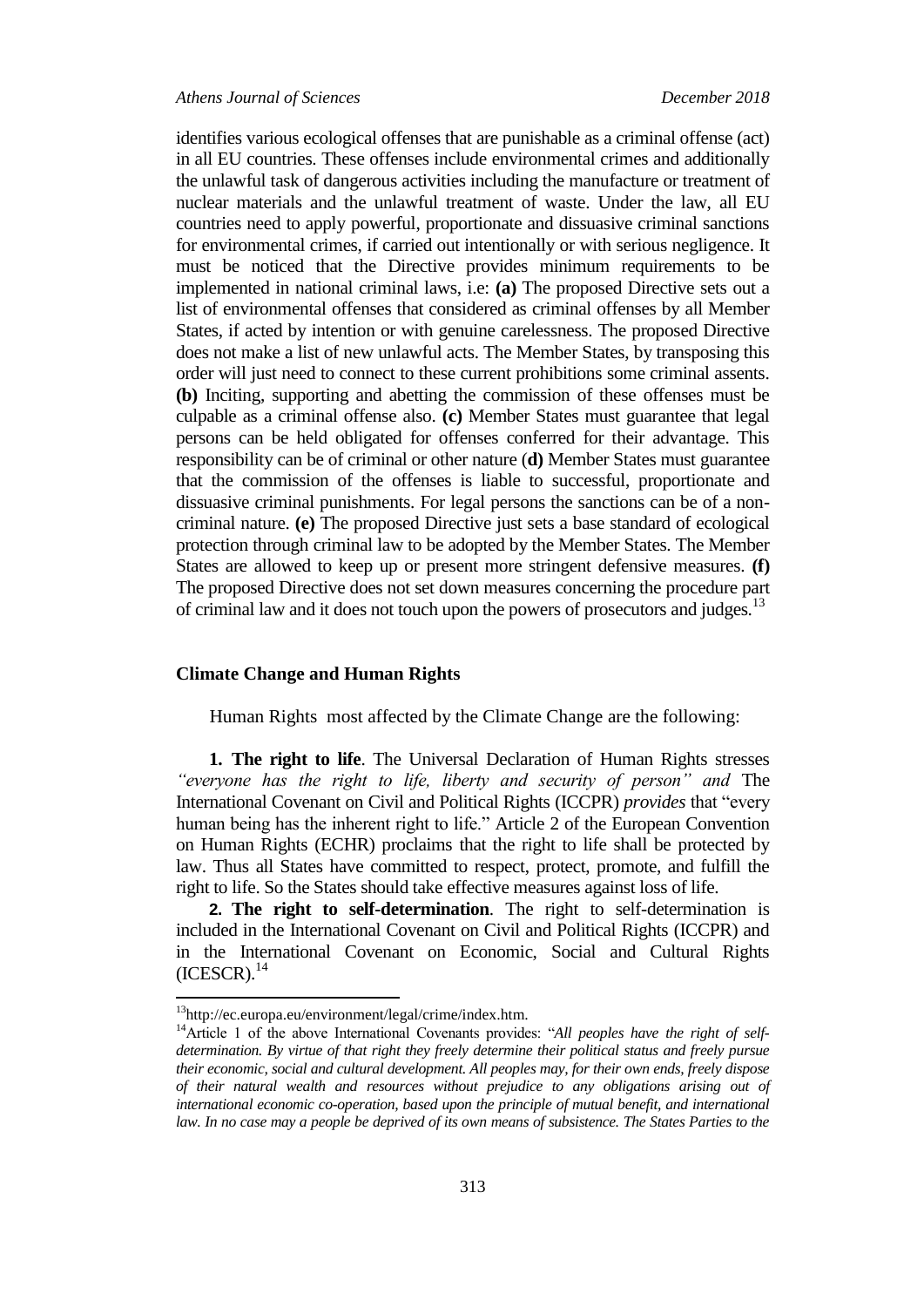**3. The right to development**. Under the Provision of article 55 of the UN Charter, States should to promote *"conditions of economic and social progress and development".* The ICESCR and ICCPR emphasize that all peoples entitled on the Right to Development which presents an integrated framework for the pursuit of all three pillars of the UN Charter – peace and security, human rights and development. Development as "an inalienable human right and all peoples are entitled to participate in, contribute to, and enjoy economic, social, cultural and political development.

**4. The right to food**. The right to food is included in the Universal Declaration of Human Rights and the International Covenant on Economic Social and Cultural Rights ICESCR. Article 11 of the ICESCR upholds the *"fundamental right of everyone to be free from hunger".* According to the IPCC, climate change undermines food security; therefore, it threatens the right of food.

**5. The right to water and sanitation**. General Comment No. 15 of the Committee on Economic, Social and Cultural Rights (CESCR) provides this right expressing: *" everybody for adequate, sheltered, satisfactory, physically available and reasonable water for individual and household employments."* In determination 64/292, the General Assembly perceived "*the right to protected and clean drinking water and sanitation as a human right that is fundamental for the full happiness regarding life and every human right"* The right to water and sanitation can be found in law texts, for example, the Convention on the Elimination of Discrimination against Women (CEDAW), among others. States need to receive viable measures to acknowledge, without segregation, the Right to water. The Right to water isn't just a basic condition to survival, but it is also connected with various rights, such as lodging, achievable standard of wellbeing, satisfactory standard of living (Salman, 2004).

**6. Right to health**. Article 12 of the International Covenant on Economic Social and Cultural Rights (ICESCR) provides the *"right to the highest standard of physical and mental health".* Climate change creates bigger health disparities between the rich and poor in different parts of the world.

**7. The Right to housing**. Article 11 of the ICESCR declares that all people are qualified for a satisfactory way of life for themselves and their families including sufficient lodging.

**8. The right to education**. Under the art 26 of Universal Declaration of Human Rights, *"everyone has the right to education."* Article 13 of the ICESCR elaborates upon this right, guaranteeing to all persons, free, to compulsory primary education and calling on States to progressively realize free secondary education for all. However, the impacts of climate change and the exigencies which it creates threaten the ability of States to expend maximum available resources for the progressive realization of the right to education and can press children into the labour prematurely.

For the protection of Human Rights related with the Change Climate can be used the following instruments:

1

*present Covenant, including those having responsibility for the administration of Non-Self-Governing and Trust Territories, shall promote the realization of the right of self-determination, and shall respect that right, in conformity with the provisions of the Charter of the United Nations."*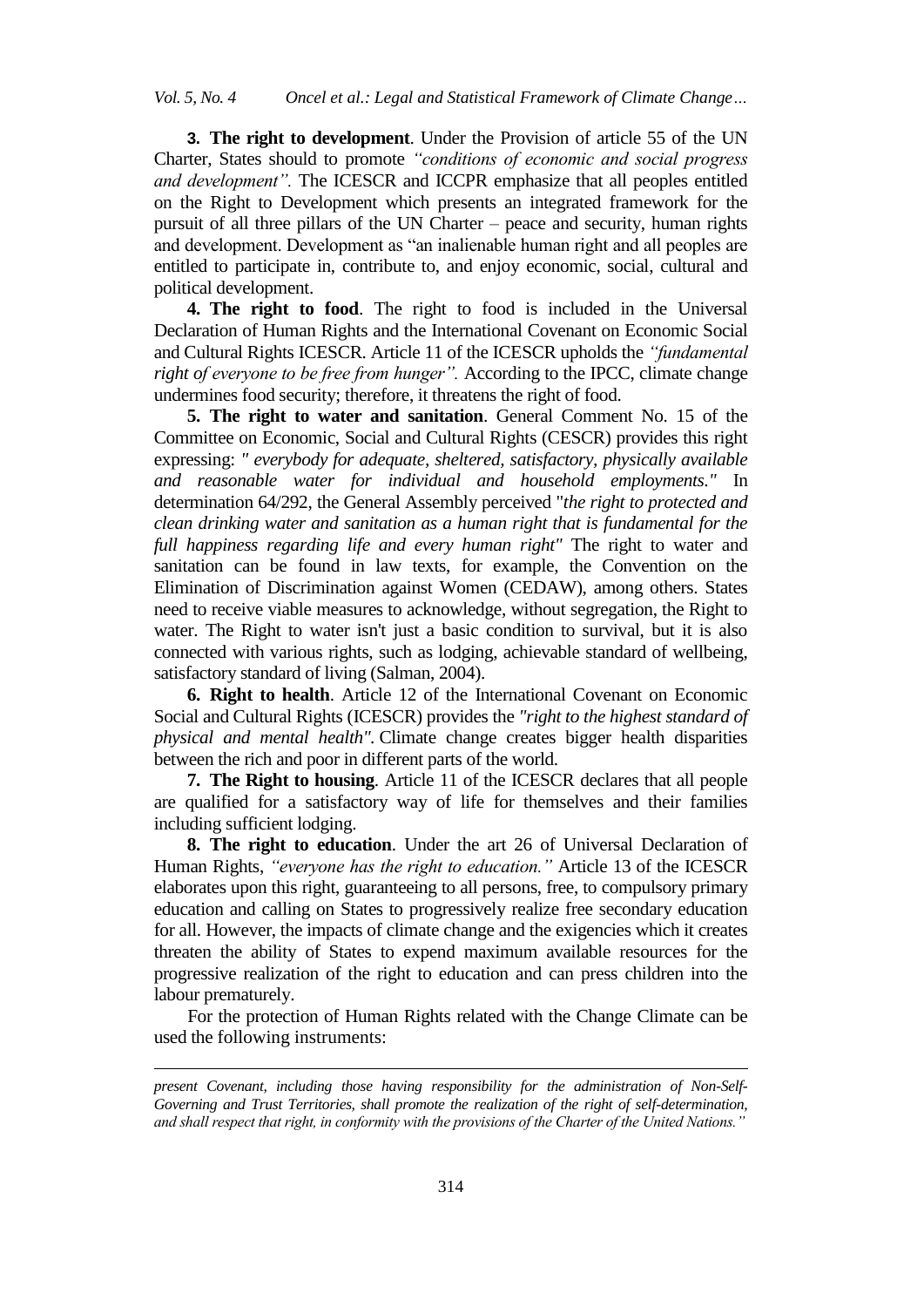- **(a)UN human rights instruments**, i.e Τhe International Covenant on Civil and Political Rights (ICCPR) and the International Covenant on Economic Social and Cultural Rights (ICESCR**)**,
- **(b)Regional human rights instruments**, such as the American Convention on Human Rights (AmCHR), the African Convention on Human and Peoples' Rights (AfCHPR) and the European Convention on Human Rights (ECHR).<sup>15</sup>

# **Cases on Climate Change**

 $\overline{a}$ 

**1. The Ogoniland case**. It is a case concerning the climate change and the consequent important *ecological destructions* in Nigeria. SHELL Company has been misusing oil reserves in the Niger Delta since the 1950s. *Visit oil slicks have prompted monstrous natural debasement, wrecking both the land and the groundwater*. This truly influenced the Ogoni individuals, who live in that location. SHELL, together with the government, were permitted to work by the military administration of Nigeria with no care for health, security or environment protection of the inhabitants living there. Also, the Government basically exercised its military power at the disposal of the oil Corporations, the peaceful Ogoni challenge development was curbed, towns were assaulted, and group pioneers were executed. Furthermore, the military government was in charge of the death and removal of thousands of people. Two NGOs brought a legal action to the African Commission on Human and Peoples' Rights, which found that Nigeria had violated human rights given by the Banjul Charter. Especially, the Right to Health (Article 16), the Right to a good Environment (Article 24), the Right of people groups to dispose the resources, belonging to them (Article 21). The Commission concluded that there was violation of the above Articles of the African Convention expressing that (a) "the Article 24" imposes clear commitments upon a government. The State has to take reasonable measures to fight the biological corruption and promote conservation"; (b) the Right of individuals for disposing their assets (Article 21). The Commission held that the Government has to find ways to keep private parties (i.e., the oil Corporations) from harming the land. The Commission additionally found that the Right to food (provided in Articles 4, 16 and 22 of African Convention, i.e., the rights to life, health, and financial and social development) was violated because the Government did not take measures for the environment protection (Clemens, 2016).

**2. Peruvian Saul LIiuva v. German Electricity Producer Company RWE**. In November 2015, Saul Lliuya, a Peruvian farmer living in Huaraz, Peru,

<sup>&</sup>lt;sup>15</sup> Although the Europen Convention on Human Rights does not provide for any right to a healthy environment as such, the European Court of Human Rights has developed its case-law in environmental matters. The European Court of Human Rights has held: *"neither Article 8 nor any of the other articles of the Convention are specifically designed to provide general protection of the environment as such" (see Kyrtatos v Greece, 2003).* The above European Court has held that the following rights have an environmental dimension and importance: (a) Art. 2 (right to life). (b) Art. 8 (right to respect for private and family life) and (c) Art. 1 of the First Protocol to the ECHR (right to property) *(see* https://bit.ly/2MY7ftA).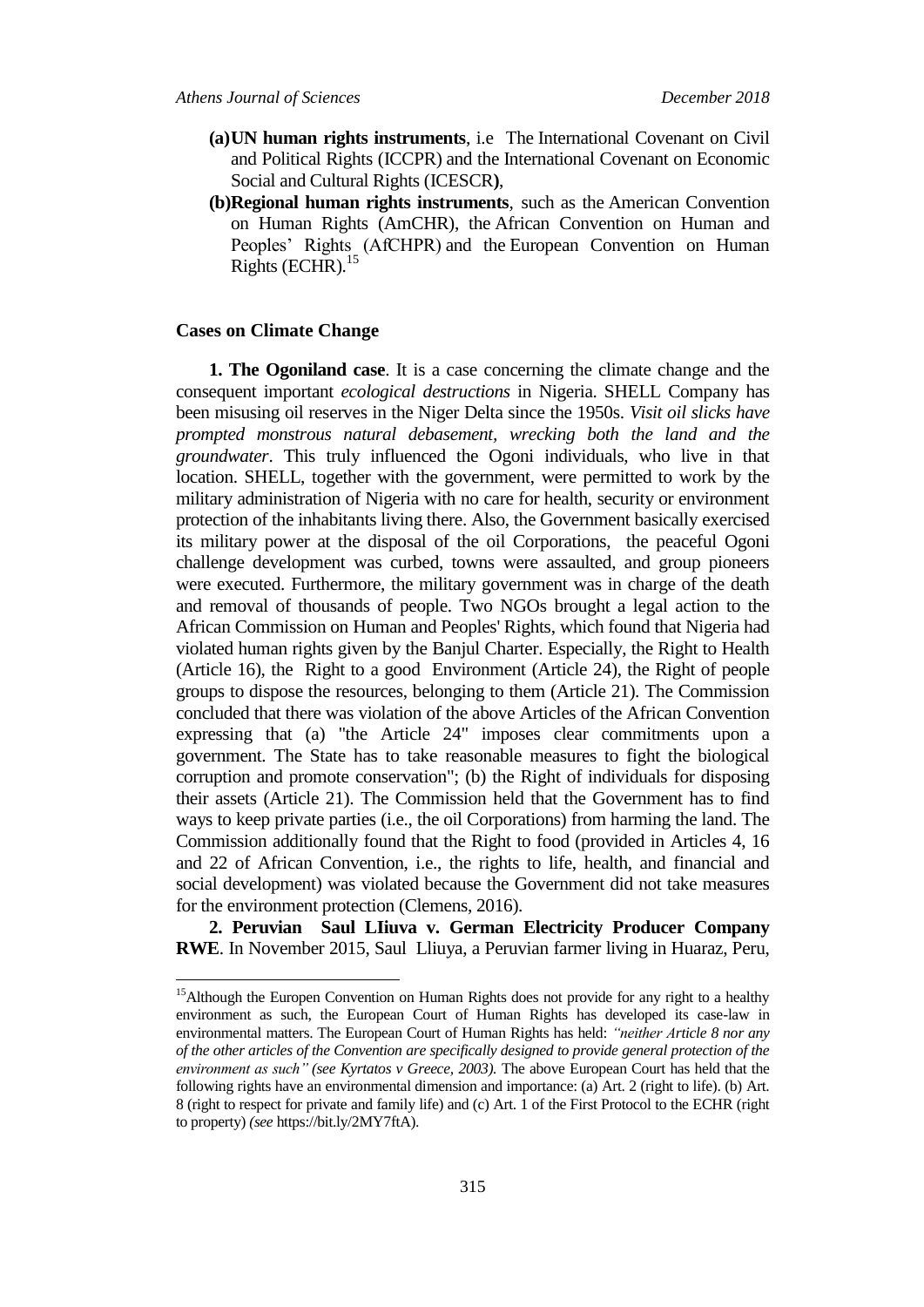documented cases for decisive judgment and damages in a German court against RWE, Germany's biggest power maker. Lliuya's suit affirmed that RWE, having purposely caused Climatic change by producing significant volumes of greenhouse gases (GHGs), having responsibility for the melting of mountain ice glaciers close to his town of Huaraz, populated by 120,000 people. Palcacocha, a frosty lake located above Huaraz, has encountered a significant volumetric increase since 1975, which has quickened since 2003. Lliuya supported that because of the high emission of the gases had compensable expenses to mitigate. Considering that RWE was just the contributor of the outflows in charge of environmental Change and in this way for the lake's development, Lliuya requested that the court arrange RWE to repay him for a part of the costs he and the Huaraz experts had brought for establishing flood protections. The court rejected Lliuya's arguments for declaratory and injunctive relief, and additionally his request for damage and concluded that it couldn't give Lliuya successful review (Lliuya's circumstance would not change, regardless of whether RWE stopped radiating), and that no that no causal link exists between its actions and a supposed flood risk from the glacial lake.<sup>16</sup> On 30.11.2017, the Appeal Court held that the complaint was too pled and permissible and the case will move forward into the evidentiary phase for deciding (a) whether the Lliuya's house is threatened by flooding or mudslide because of the ongoing increase in the volume of the glacial lake located nearby, and (b) how RWE's greenhouse gas emissions contribute to that risk. The court will review expert opinion on the RWE's Co2 outflows, the contribution of those emissions to Climate Change , the subsequent effect on the Palcaraju Glacier, and RWE's responsibility for causing the above impacts.

**3. Greenpeace Nordic v Government of Norway**. A legal action against the Norwegian Government brought by Greenpeace Norway, Nature and Youth and the Grandparents Climate Campaign for conceding new oil licenses for drilling the Arctic. The Oslo District Court by his decision held that the Norwegian Government has not violated the Constitution. However the Court held that the right to a healthy environment is protected by the Constitution and the Government must maintain those rights. Reacting to the judgment, Greenpeace Norway said that it's great that the judgment recognizes the Environmental Article in the Norwegian Constitution, however it is disappointing that it is not recognized Norway's responsibility for harming the planet's climate.<sup>17</sup> On 05.02.2018, the above decision was appealed by the Greenpeace Nordic, Nature and Youth.

**4. Youth v. the Government of the United States**. Another legal action began by a group of American young persons, who are suing the US government for neglecting to check environmental Change. The 21 plaintiffs (between 10 and 21 years of age), come from all from the US, documented Climate Change claim (together with their lawyers and atmosphere researcher) All the children and young people have been affected by Climatic Change. Some of them live on districts being influenced by drought, while others have lost their homes because

 $\ddot{\phantom{a}}$ 

 $16$ http://www.justiz.nrw.de/nrwe/lgs/essen/lg\_essen/j2016/2\_O\_285\_15\_Urteil\_20161215.html. <sup>17</sup>https://www.greenpeace.org/international/press-release/11705/decision-made-in-case-againstar ctic-oil-in-norway-right-to-a-healthy-environment-acknowledged/.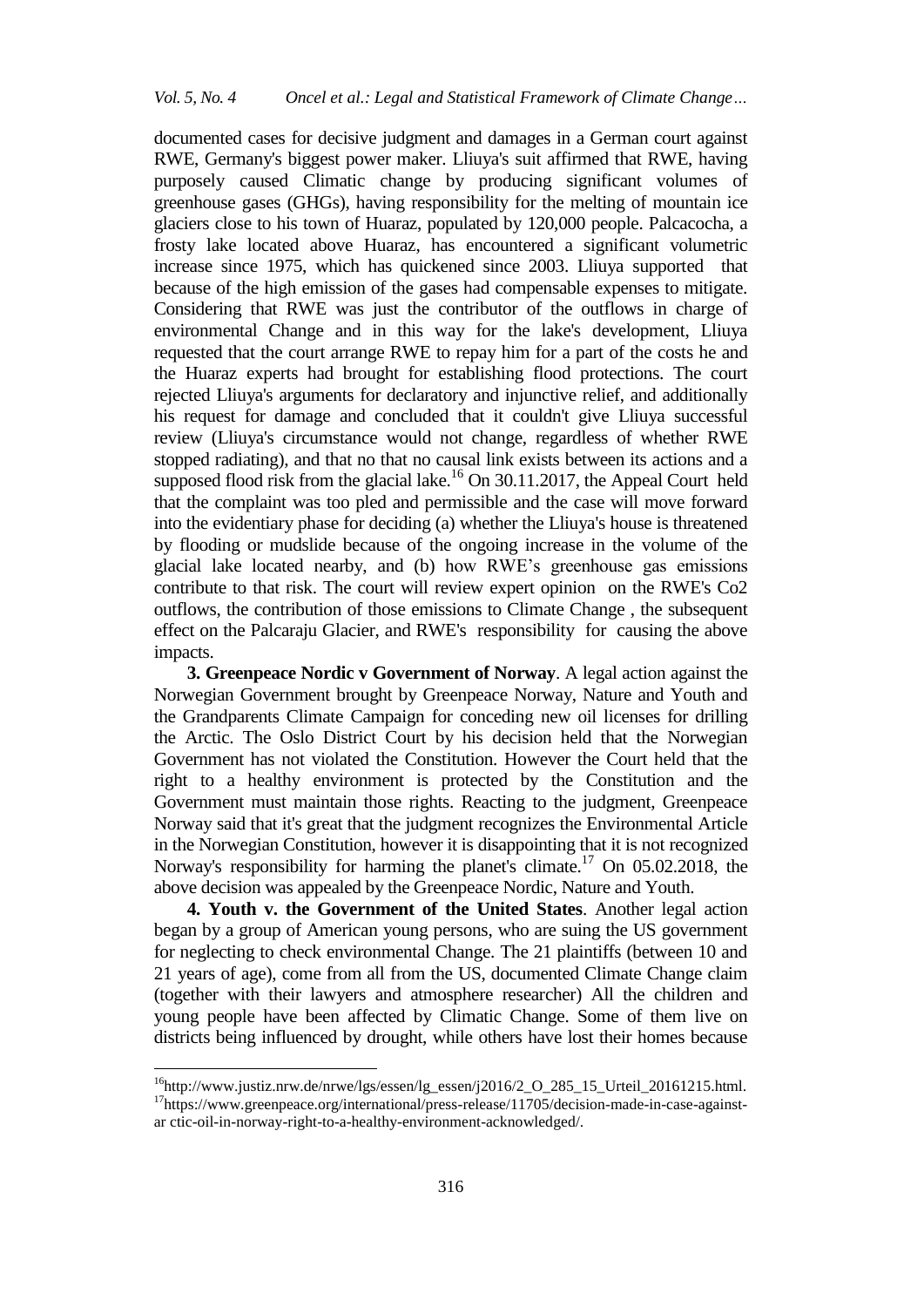of the floods , or face medical problems because of woods fires. In the their action, entitled "*Juliana versus US,"* the young persons blame the Federal Government for abusing the constitutional rights *to life and freedom* by neglecting to make a move against Global Warming They support that the Government refuses to secure essential public resources like air and water, which are vital to survival.The trial will begin on 29 October 2018 in Eugene, Oregon.<sup>18</sup>

**5. ExxonMobil v. US state lawyers**. It is first US legal Action was against for considering the oil Company ExxonMobil which is considered responsible for the Climatic Change The American multinational oil gas enterprise is being sued over neglecting to safeguard Massachusetts people group against pollution relating to Climatic change effects, and misleading the general population about the dangers of Climatic Change. The Action started by a Group of General Attorneys after it became known that Exxon administrators had known about the atmosphere dangers related with petroleum derivatives as early as 1977, but they made a campaign to cover up these findings. ExxonMobil Company denied the claims, and stated that it would battle the claim in court.<sup>19</sup>

**6. The Inuit Case**. On 2005 Ms. Sheila Watt-Cloutier, elected Chair of the Inuit Circumpolar Conference (ICC), submitted a petition to the Washington DCbased Inter-American Commission on Human Rights seeking relief from violations of the human rights of Inuit resulting from global warming caused by greenhouse gas emissions from the United States of America. The 163-page petition was supported by testimony from 63 named Inuit from northern Canada and Alaska. The petition proves with documents existing, ongoing, and projected destruction of the Arctic environment and the culture and hunting-based economy of Inuit caused by global warming. By the petition before the Inter-American Commission on Human Rights, it was supported that the US, as the biggest emitter of CO2, was responsible for violating human rights provided in the American Declaration of the Rights and Duties of Man (1948). The Inuit supported in their Petition -between the others- the following "*The Inuit's fundamental right to enjoy their personal property is violated because climate change has reduced the value of the Inuit's personal effects, decreasing the quality of food and hides, and damaging snowmobiles, dog sleds and other tools. Their right to cultural intellectual property is also violated, because much of the Inuit's traditional knowledge,… has become frequently unreliable or inaccurate as a result of climate change. The Inuit's fundamental rights to health and life are violated as climate change exacerbates pressure on the Inuit to change their diet, which for millennia has consisted of wild meat and a few wild plants. […] The Inuit's fundamental rights to residence and movement, and inviolability of the home are likewise violated as a result of the impacts of climate change because the physical integrity of Inuit homes is threatened.[…] The Inuit's fundamental right to their own means of subsistence has also been violated as a result of the impacts of climate change. …" However,* the Inter-American Commission on Human

<sup>&</sup>lt;sup>18</sup>http://www.youthvgovthefilm.com.

<sup>&</sup>lt;sup>19</sup>The US distict Court dismissed Exxon Mobil Corp's lawsuit seeking to stop New York and Massachusetts from probing whether the oil and gas company covered up its knowledge about climate change and lied to investors and the public about it. (see https://bit.ly/2MlVqbK).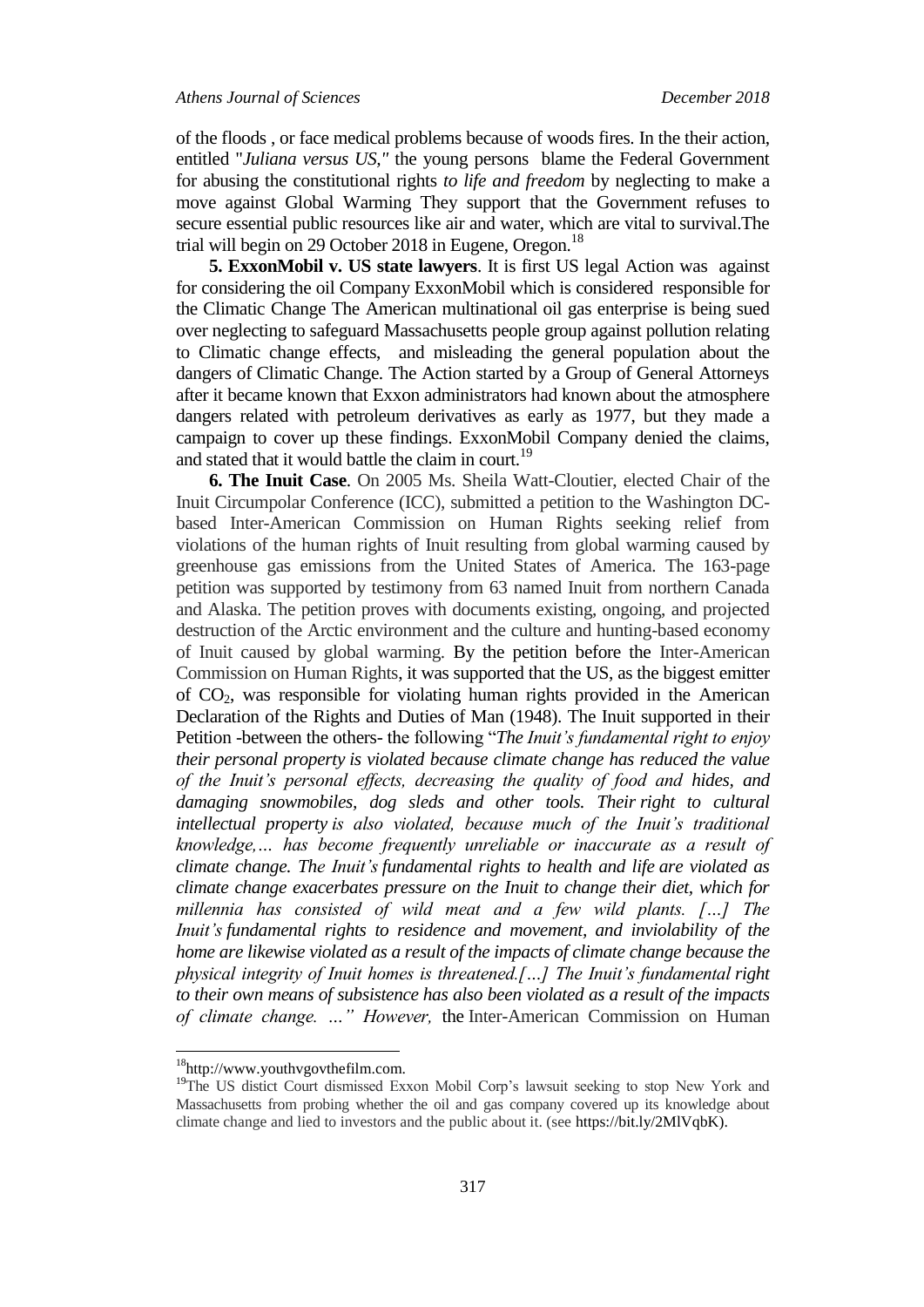Rights decided that it would not consider the petition, arguing that the information that had been provided was insufficient, and so avoided to decide on a politically contentious issue (Clemens,  $2016$ ).<sup>20</sup>

**7. The Athabaskan Case**. On 23.04.2013, the Arctic Athabaskan Council (AAC), represented by Earthjustice and Ecojustice Canada, on behalf of all the Arctic Athabaskan People of Canada and United States, submitted a request before the Inter American Commission of Human Rights. They asked for relief from infringement of the Arctic Athabaskan people groups' human rights. The Athabaskans supported that Canada is universally responsible for dark carbon, which has caused fast Arctic warming and melting. The petition is a detailed and comprehensive document including a analysis of international human rights law and case law, and the evidence of Athabaskan people claiming violations of the human rights. The Commission is asked for making investigation on Change Climate and declaring that Canada's failure to take measures for reducing of black carbon emissions violates rights provided in Article 13 (right to the benefits of their culture), Article 23 (right to property), and Article 11 (right to health)of the American Declaration of the Rights and Duties of Man (1948) (Jaimes, 2015a).

 One of the aim of our work is also to use statistical methods and tools about climate change. Via Analysis of variance (ANOVA) which is our chosen statistical method with current statistical data about G7 countries. Those major developed countries share on  $CO<sub>2</sub>$  emission play a great role in increasing GHG as well as in the increasing global warming. We wanted to show also their attitude to the decisions of Kyoto protocol to take serious measures againts global warming and climate change.

# **Methodology of Statistical Framework of Climate Change**

First of all, we examined the relationship between climate change and human rights. This relationship is shown on  $4<sup>rd</sup>$  part of our study. After this stage, we examined European and International 7 legal cases. This part is followed by a statistical analysis. İt is supposed that we want to compare the means of K populations, each of which assumed to have the same variance.Independant random samples of 7 countries'  $CO<sub>2</sub>$  emissions/year were taken from International Energy Agency (IEA). From these data of G7 countries which are high industrialized ones, we derived the analysis of variance to measure if there is a difference of  $CO<sub>2</sub>$  emissions after Kyoto protocol. Our test of the equality of population means is based on the assumptions that 7 populations have a common variance. If the null hypothesis that the population means are all the same is true, each of the sums of squares, within-groups variability denoted SSW and betweengroups variability SSG, can be used as the basis for an estimate of the common population of variance. More detailed steps of analysis will be given on the analysis part.

<sup>&</sup>lt;sup>20</sup>http://www.inuitcircumpolar.com/inuit-petition-inter-american-commission-on-human-rightsto-oppose-climate-change-caused-by-the-united-states-of-america.html.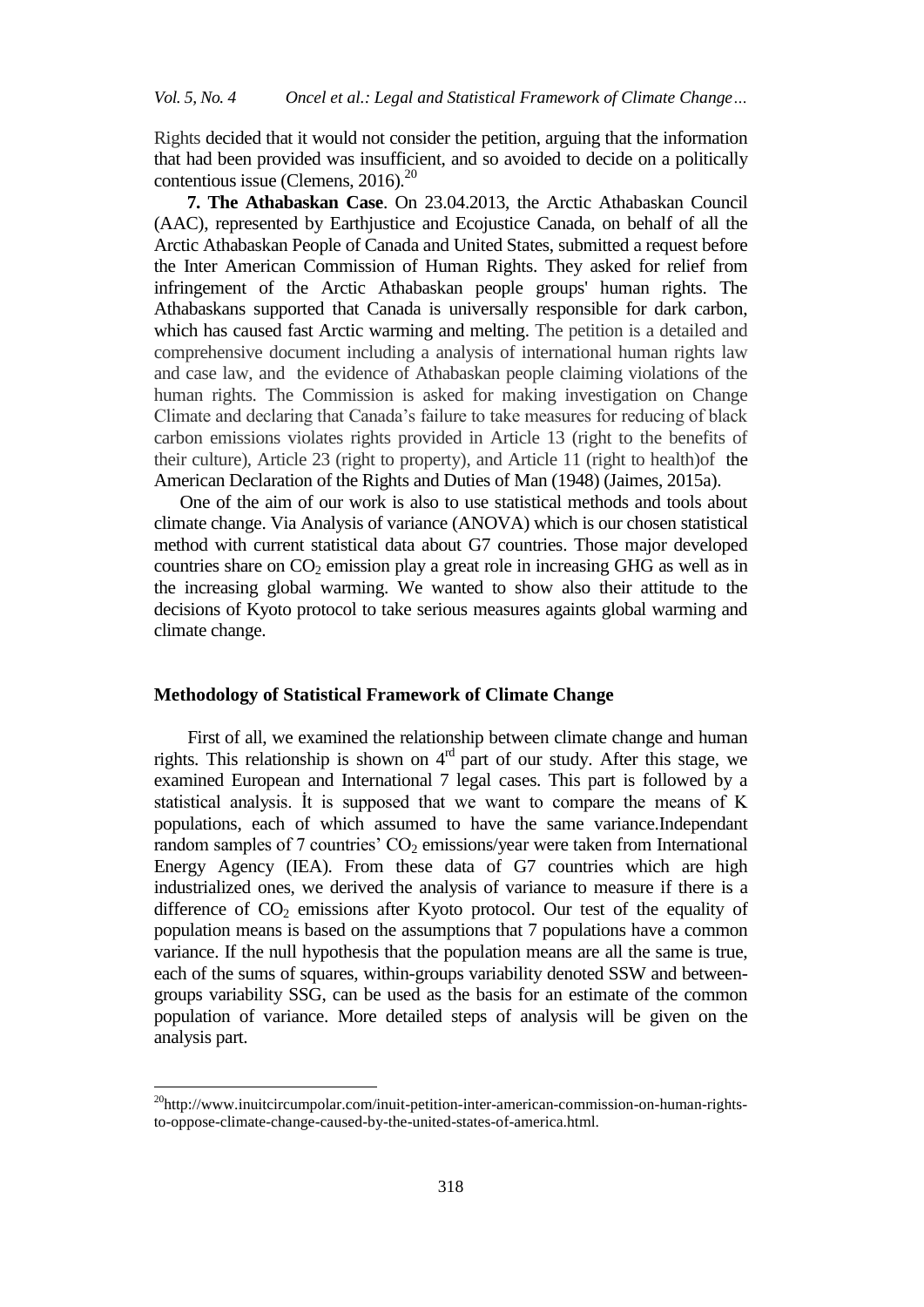#### **Statistical Analysis**

In this study we use a statistical method, One way analysis of variance (Newbold et al., 2007). Suppose that we have independent random samples of  $n_1, n_2, \ldots, n_k$  observations from K populations. If the population means are denoted  $\mu_1$ ,  $\mu_{2}$ ,  $\mu_K$  the one-way analysis of variance framework is designed to test the null hypothesis.

 $H_0$ :  $\mu_1 = \mu_2 = ... = \mu_K$ H<sub>1</sub>:  $\mu_i = \neq \mu_j$  For at least one pair  $\mu_I$ ,  $\mu_j$ 

We will develop a test of the null hypothesis that the K population means are equal, given independent random samples from those populations. The first step is to calculate the sample means for the K groups of observations. These sample means will be denoted  $\overline{x_1}, \overline{x_2}, \dots, \overline{x_k}$ . Formally then,

$$
\overline{x}_{i} = \frac{\sum_{j=1}^{n_{i}} x_{ij}}{n_{i}} \ (i=1,2,...,K) \ (1)
$$

where  $n_i$  denotes the number of sample observations in group *i*. The null hypothesis of interest specifies that the K populations have a common mean. The next step is to form an estimate of that common mean from the sample observations. This is just the sum of all of the sample values divided by their total number. If we let *n* denote the total number of sample observations, then,

$$
n = \sum_{i=1}^{K} n_i \tag{2}
$$

The overall mean of the sample observations can be expressed as:

$$
\overline{x} = \frac{\sum_{i=1}^{K} \sum_{j=1}^{n_i} x_{ij}}{n} \tag{3}
$$

where the double summation notation indicates that we sum over all observations within each group and over all groups. That is we sum all of the available observations. An equivalent expression is:

$$
\overline{x} = \frac{\sum_{i=1}^{K} n_i \overline{x}_i}{n} \tag{4}
$$

The test of equality of population means is based on a comparison of two types of variability exhibited by the sample members. The first is variability about the individual sample means within the K groups of observations.It is convenient to refer to this as within-groups variability. Second we are interested in the variability among the K group means. This is called between-groups variability. To measure variability in the first group, we calculate the sum of squares deviations of the observations about their sample mean  $\overline{x}_1$ , that is: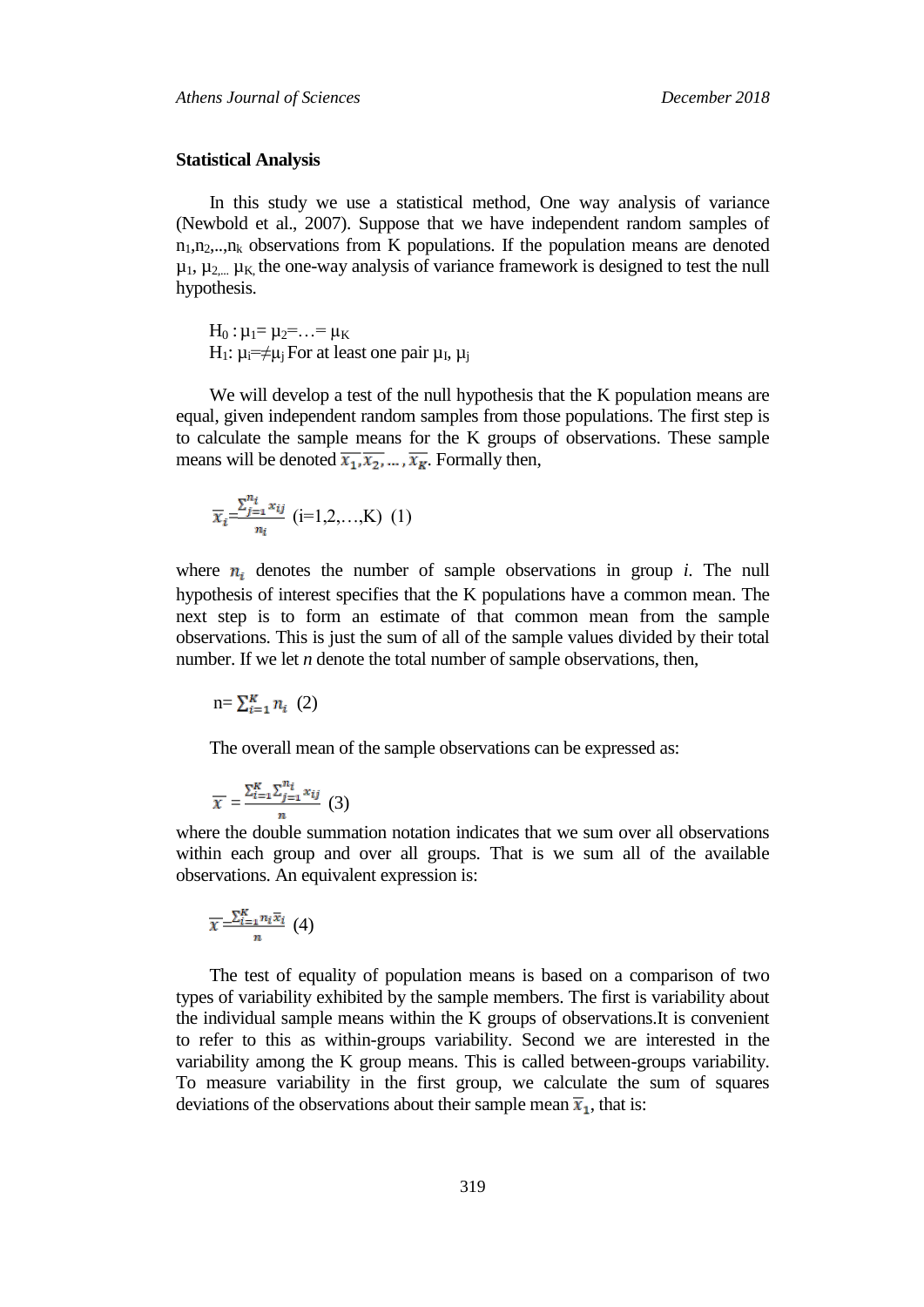$$
SS_{1} = \sum_{j=1}^{n_1} (x_{1j} - \overline{x}_1)^2
$$
  
\n
$$
SS_{2} = \sum_{j=1}^{n_2} (x_{2j} - \overline{x}_2)^2
$$
 (5)

The total within-groups variability denoted SSW, is then the sum of the sums of squares over all K groups, that is:

$$
SSW = SS_1 + SS_2 + ... + SS_K
$$
  
\n
$$
SSW = \sum_{i=1}^{K} \sum_{j=1}^{n_i} (x_{ij} - \overline{x}_i)^2
$$
 (6)

The next step is to find a measure of variability between groups. A natural measure is based on the discrepancies between the individual group means and the overall mean. In fact as before these discrepancies are squared giving:  $(\overline{x}_1 - \overline{x})^2$ ,  $(\overline{x}_2 - \overline{x})^2$ , ...,  $(\overline{x}_K - \overline{x})^2$ . In computing the total between-group sum of squares, SSG we weight each squared discrepancy by the number of sample observations in the corresponding group, giving:

$$
SSG = \sum_{i=1}^{K} n_i (\overline{x}_i - \overline{x})^2 \quad (7)
$$

Another sum of squares is often calculated. This is the sum of squared discrepancies of all the sample observations about their overall mean. This is called the total sum of squares and is expressed as:

$$
SST = \sum_{i=1}^{K} \sum_{j=1}^{n_i} (x_{ij} - \overline{x}_i)^2
$$
 (8)

The total sum of squares is the sum of the within-group and between-group sums of squares:

# SST=SSW+SSG

After this stage, Within-groups mean square denoted MSW is calculated. On this equation n-K is showing the number of degree of freedom.

$$
MSW = \frac{SSW}{n-K} \quad (9)
$$

If the population means are equal, an unbiased estimator of the population variance is obtained by dividing SSG by (K-1). The resulting quantity is called the between-groups mean square:

$$
MSG = \frac{\text{SSG}}{\text{K}-1} \ (10)
$$

The test of the null hypothesis is based on the ratio of mean squares:

$$
F = \frac{\text{MSG}}{\text{MSW}} \quad (11)
$$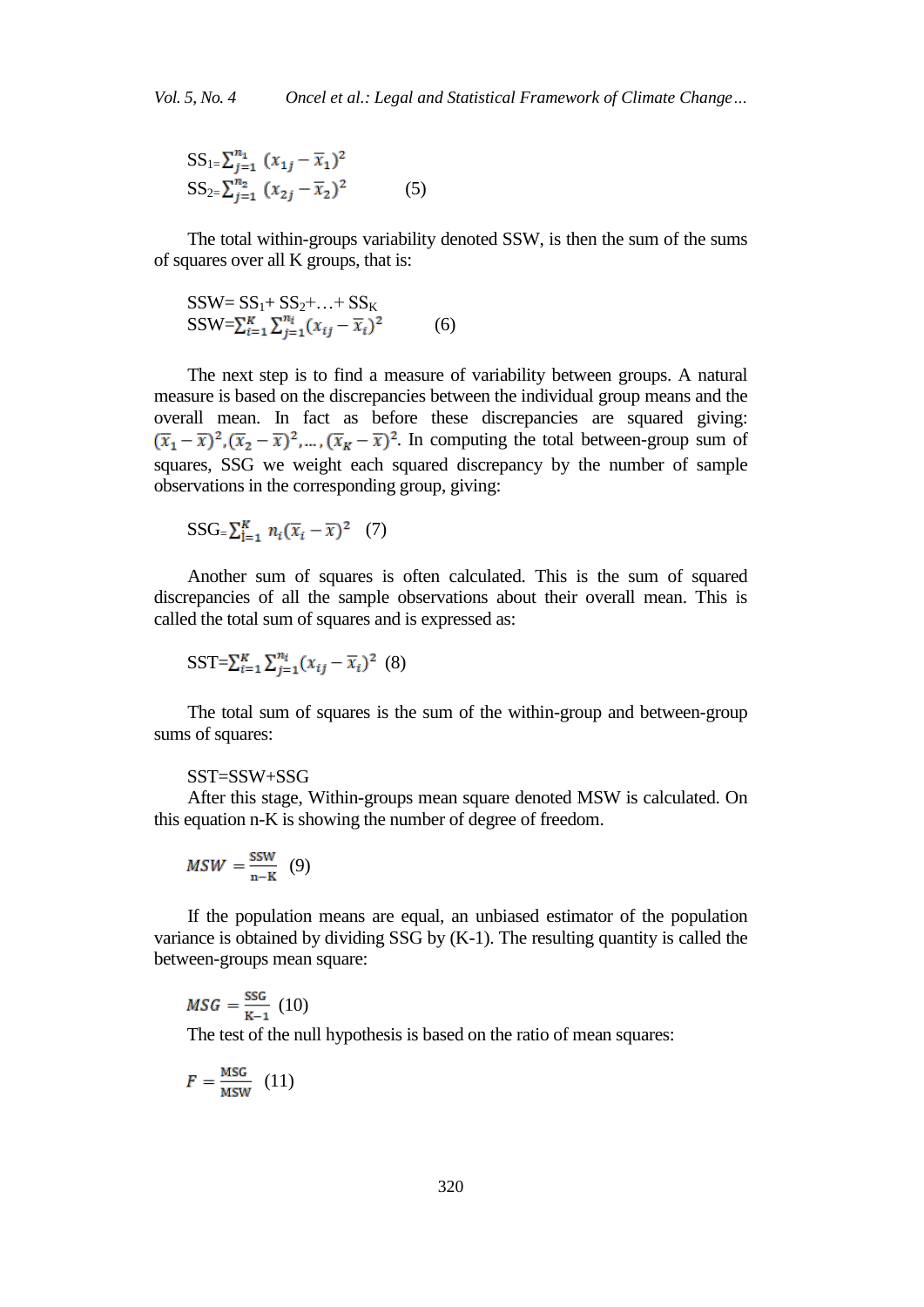# **Findings**

One of the aim of our work is also to use statistical methods and tools about climate change. Via Analysis of variance (ANOVA) which is our chosen statistical method with current statistical data about G7 countries we want first to show their energy and environment polities on global climate change. Those major developed countries share on  $CO<sub>2</sub>$  emission play a great role in increasing GHG as well as in the increasing global warming. We wanted to show also their attitude to the decisions of Kyoto protocol to take serious measures againts global warming and climate change.

Recognizing that developed countries are principally responsible for the current high levels of Greenhouse gas emissions (GHG) emissions in the atmosphere as a result of more than 150 years of industrial activity, the Kyoto Protocol places a heavier burden on developed nations under the principle of "common but differentiated responsibilities" (UNFCC, 2018). We use G7 countries because of their characteristics of being major industrialized countries. In this purpose, we wanted to examinate if there is a difference of  $CO<sub>2</sub>$  emission between them after Kyoto protocol entered in force in 16 February 2005. Signature decisions of the countries are that Japon, İtaly, France, U.K.,Germany and Canada are signed. Canada despite its signature in 2005 withdrew Kyoto protocol on 15 December 2012. USA did not sign Kyoto protocol.

|      | <b>CANADA</b> | <b>JAPON</b> | <b>ITALY</b> | <b>FRANCE</b> | UK    | <b>GERMANY</b> | <b>USA</b>  |
|------|---------------|--------------|--------------|---------------|-------|----------------|-------------|
| 2005 | 541.2         | 1 177.7      | 456.3        | 371.8         | 531.5 | 786.8          | 5 702.3     |
| 2006 | 533.1         | 1 1 6 2.3    | 449.1        | 362.5         | 532.8 | 799.3          | 5 601.7     |
| 2007 | 564.0         | 1 206.4      | 441.3        | 354.4         | 521.6 | 766.8          | 5 685.9     |
| 2008 | 544.0         | 1 1 2 0.6    | 428.7        | 350.1         | 508.4 | 775.3          | 5 5 1 1.6   |
| 2009 | 514.6         | 1 0 5 9.9    | 383.6        | 333.6         | 459.5 | 720.3          | 5 1 1 9 .9  |
| 2010 | 528.4         | 1 1 1 1 .8   | 391.9        | 340.8         | 477.0 | 758.9          | 5 3 4 7 .0  |
| 2011 | 538.8         | 1 1 65.7     | 384.0        | 310.2         | 438.8 | 731.3          | 5 2 1 1 .1  |
| 2012 | 539.1         | 1 208.8      | 366.6        | 313.5         | 462.4 | 744.8          | 5 0 3 1 . 3 |
| 2013 | 552.0         | 1 2 2 9 . 6  | 337.5        | 316.2         | 446.0 | 763.9          | 5 103.2     |
| 2014 | 554.4         | 1 1 8 4 .4   | 319.7        | 284.0         | 406.8 | 723.3          | 5 1 68.1    |
| 2015 | 549.2         | 1 141.6      | 330.7        | 290.5         | 389.8 | 729.8          | 4 9 9 7.5   |

**Table 1.** *CO<sup>2</sup> Emissions of G7 Countries after Kyoto Protocol*

Source: IEA *CO<sup>2</sup> Emissions from Fuel Combustion*, OECD/IEA, Paris, 2017.

Table 1 shows the  $CO<sub>2</sub>$  emissions of G7 countries after Kyoto protocol till 2015. As the most recent data found are on 2015, we could not work on data till 2017 (iea.org). Depending this time serie, we wanted to test if the  $CO<sub>2</sub>$  emissions of those countries are equal or not.

The null hypothesis to be tested is that the K population means are equal:  $H_0 = \mu_1 = \mu_2 = ... = \mu_K$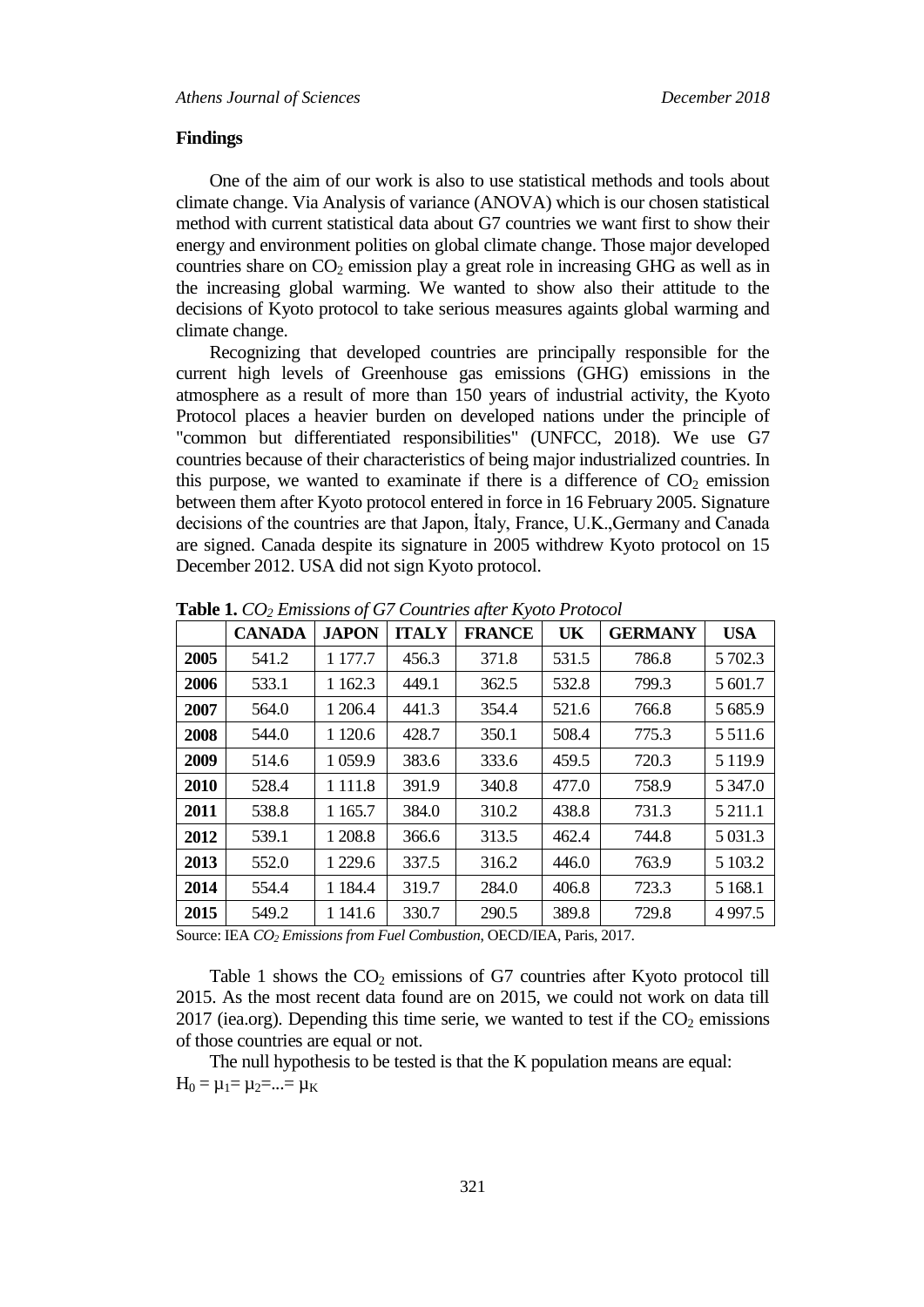And the alternative hypothesis is that:

- H<sub>1</sub>: μ<sub>i</sub>  $\neq$  μ<sub>j</sub> For at least one pair μ<sub>i</sub>,μ<sub>j</sub>
	- We make the following additional assumptions:
	- 1. The population variances are equal.
	- 2. The population distributions are normal.

A test of significance level  $\alpha$  is provided by the decision rule.

Reject H<sub>0</sub> if  $\frac{\text{MSG}}{\text{MSW}} > F_{K-1,n-K,\alpha}$ 

Where  $F_{K-1,n-K,\alpha}$  is the number for which

 $P(F_{K-1,n-K} > F_{K-1,n-K,\alpha}) = \alpha$ 

And the random variable  $F_{K-1,n-K}$  follows an F distribution with numerator degrees of freedom (K-1) and denominator degrees of freedom (n-K).The p-value fort his test is the smallest significance value that would allow us to reject the null hypothesis. In this study we use  $\alpha$ =0.05. Results of one way Anova test are shown in Table 2.

| <b>ANOVA</b>        |             |    |             |             |            |                |
|---------------------|-------------|----|-------------|-------------|------------|----------------|
| Source of Variation | SS          | df | MS          |             | $P-value$  | F crit         |
| Between Groups      | 219377142.1 |    | 31339591.73 | 3149.729007 | 7.1109E-95 | 2.1263<br>2428 |
| Within Groups       | 795994.6181 | 80 | 9949.932727 |             |            |                |
|                     |             |    |             |             |            |                |
| Total               | 220173136.7 | 87 |             |             |            |                |

**Table 2.** *One Way ANOVA Test Results*

The numerator and denominator degrees of freedom are respectively  $v1=K-$ 1=6 and v2=n-K=67. Thus, for a 5% significance level test we have:

 $F_{\mathbf{v1}.\mathbf{v2}.\alpha} = F_{6.67,0.05} = 2.12$ 

Hence these data allow us to reject at the 5% significance level test, the null hypothesis  $H_0$  that population mean  $CO_2$  emission level are the same for all seven countries.This difference can be also seen by the study of Germanwatch. In Figure 1, we see Climate Change Performance Index 2018, a study made by Germanwatch (Burck et al., 2018). 14 indicators within the four categories which are GHG Emissions, Renewable Energy, Energy Use and Climate Policy are taken in consideration to establish this index. If we look at Table 3, index categories are calculated by weighted average. 40% weighting is given to GHG Emissions, 20% to Renewable energy, 20% to Energy use and 20% to climate policy of the country. The overall calculation gives the ranking scores. As it can be seen from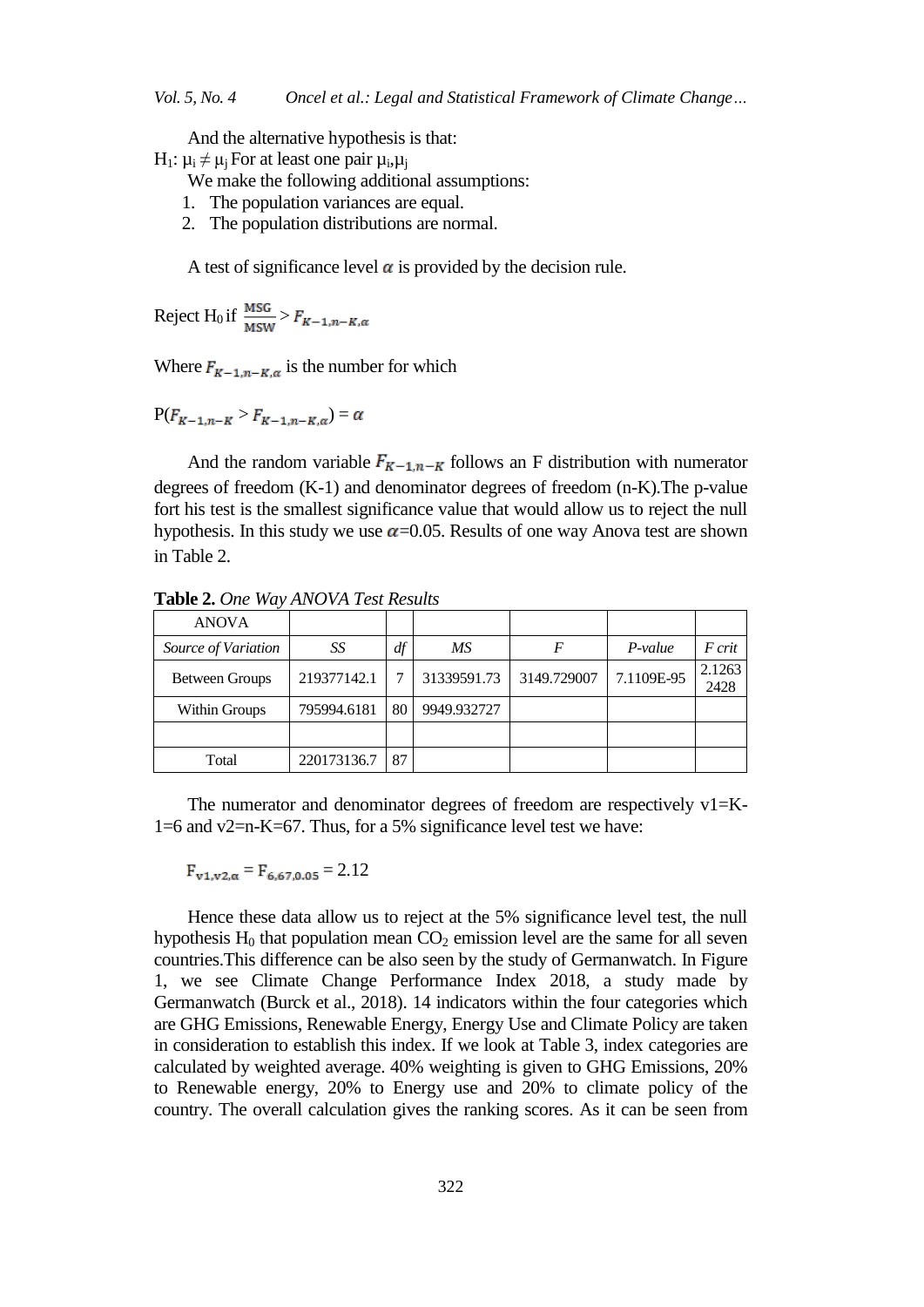the table, despite decreasing growth rates in  $CO<sub>2</sub>$  emissions, still no country performed well enough to reach the rating "very good" in this year's index.





We can see the score and rating found for G7 countries which were our previous statistical analysis data. In dicrease rank we see on 8th position UK which has 66.79 points, on 15th rank France with 59.80 points, on 16th rank Italy with 59.65 points, on 22th rank Germany with 56.58 points and after this one we see a sudden dicrease with Japon, Canada and United States taking place on very low area shown by red. Japon is situated on 50th rank with 35.76 point, Canada on 51th rank with 33.98 point and United States nearly on last rank 56th rank with 25.86 points. Still no country performed well enough to reach the rating "very good" in this year's index. Sweden is leading the list with 74.32, followed by Lithuania with 69.20 and Morocco with 68.22 point (Germanwatch, 2018).

In climate change reasearch, there exist methods to make prediction for the future and to show the trend of global warming as long as the current activities continue. In the next part, we will give one of them as a projection on climate change.

*Source:* Germanwatch, 2018.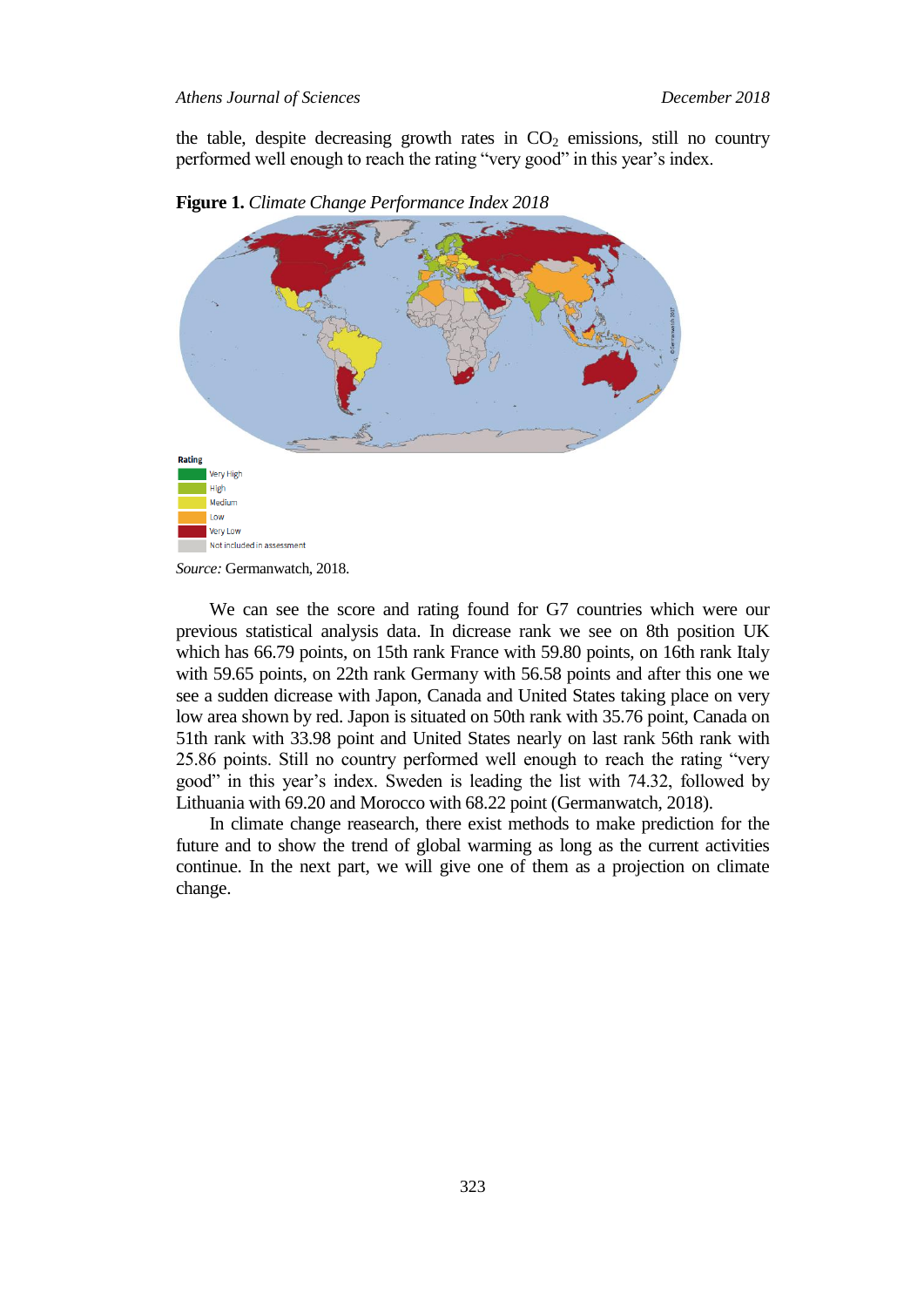# **Projections on Climate Change**

On November 1988, with the initiative of G7 countries, The Intergovernmental Panel on Climate Change (IPCC) was set up in 1988 by the World Meteorological Organization (WMO) and United Nations Environment Programme (UNEP) to provide policymakers with regular assessments of the scientific basis of climate change, its impacts and future risks, and options for adaptation and mitigation (IPCC, 2018).



**Figure 2.** *Radioactive Concentration Pathways (RCP)*

From 300 scenarios published in the literature, IPCC scientists have defined four evolution profiles of greenhouse gases, ozone and aerosol precursors It exists 4 scenarios because of lack of not founding a mediane solution (Bréon and Luneau, 2015). Those scenarios start from  $21<sup>st</sup>$  century and continue till 2300. This is shown in Figure 2. Each scenario named Radioactive Concentration Pathways (RCP) to evolutionary trajectories of greenhouse gas (GHG) concentrations in the atmosphere and land use (Van Vuuren et al., 2011).

*Source:* IPCC, 2018.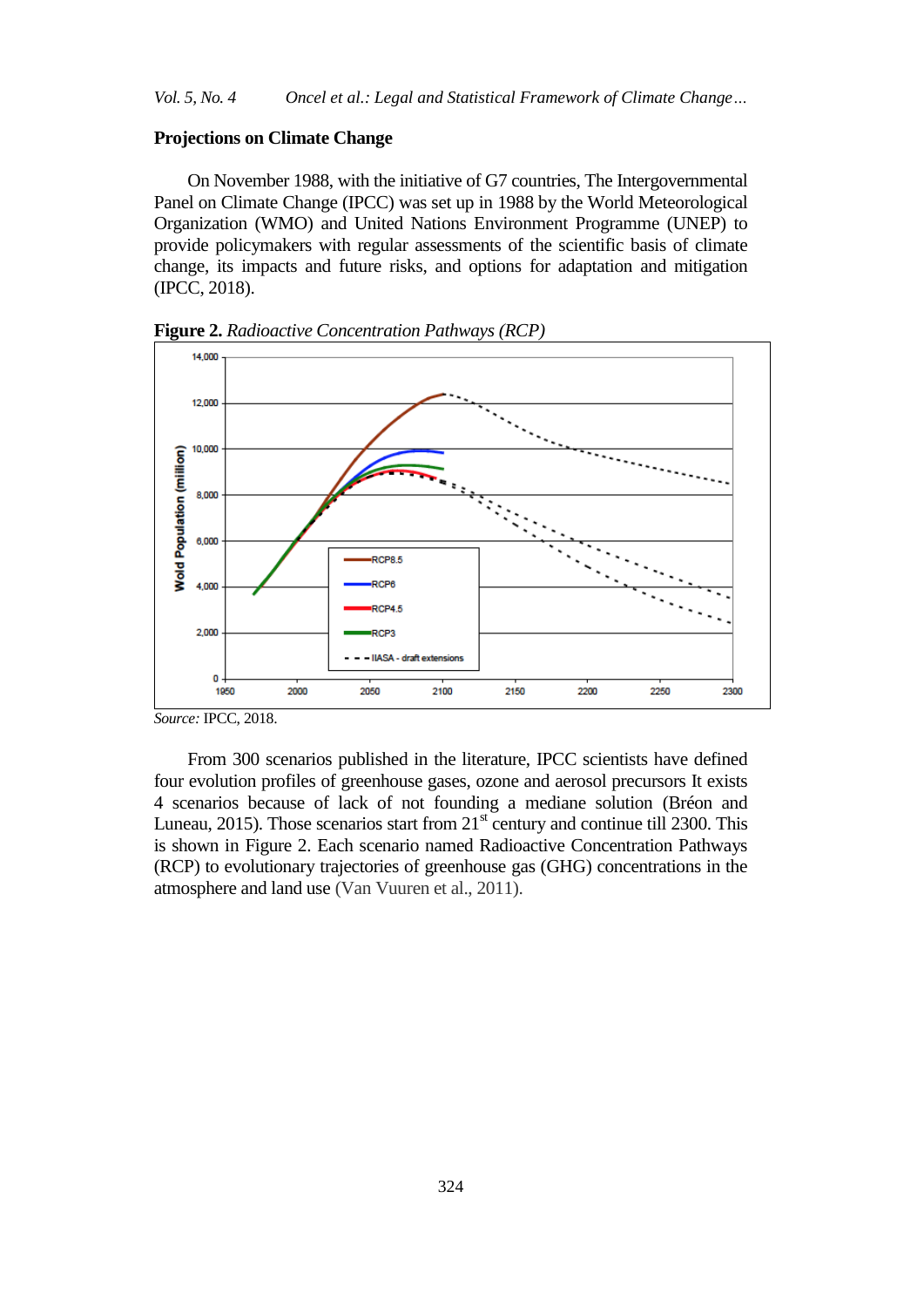| Rank           | <b>Country</b>           | Score**                  |                                      |
|----------------|--------------------------|--------------------------|--------------------------------------|
| ı              |                          | $\overline{\phantom{a}}$ |                                      |
| $\overline{2}$ |                          | $\overline{\phantom{a}}$ |                                      |
| 3.             |                          |                          |                                      |
| 4.             | Sweden                   | 74.32                    |                                      |
| 5.             | Lithuania                | 69.20                    |                                      |
| 6.             | Morocco                  | 68.22                    |                                      |
| 7.             | Norway                   | 67.99                    |                                      |
| 8.             | United Kingdom           | 66.79                    |                                      |
| 9.             | Finland                  | 66.55                    |                                      |
| 10.            | Latvia                   | 63.02                    |                                      |
| 11.<br>12.     | Malta                    | 61.87                    |                                      |
| 13.            | Switzerland<br>Croatia   | 61.20<br>61.19           |                                      |
| 14.            | India                    | 60.02                    |                                      |
| 15.            | France                   | 59.80                    |                                      |
| 16.            | Italy                    | 59.65                    |                                      |
| 17.            | Denmark                  | 59.49                    |                                      |
| 18.            | Portugal                 | 59.16                    |                                      |
| 19.            | <b>Brazil</b>            | 57.86                    |                                      |
| 20.            | Ukraine                  | 57.49                    |                                      |
| 21.            | European Union (28)      | 56.89                    |                                      |
| 22.            | Germany                  | 56.58                    |                                      |
| 23.            | <b>Belarus</b>           | 56.38                    |                                      |
| 24.            | Slovak Republic          | 56.04                    |                                      |
| 25.            | Luxembourg               | 55.54                    |                                      |
| 26.            | Romania                  | 55.32                    |                                      |
| 27.            | Mexico                   | 54.77                    |                                      |
| 28.            | Egypt                    | 54.02                    |                                      |
| 29.            | Cyprus                   | 52.29                    |                                      |
| 30.            | Estonia                  | 52.02                    |                                      |
| 31.            | Slovenia                 | 50.54                    |                                      |
| 32.            | Belgium                  | 49.60                    |                                      |
| 33.            | <b>New Zealand</b>       | 49.57                    |                                      |
| 34.            | Netherlands              | 49.49                    |                                      |
| 35.            | Austria                  | 49.49                    |                                      |
| 36.            | Thailand                 | 49.07                    |                                      |
| 37.            | Indonesia                | 48.94                    |                                      |
| 38.            | Spain                    | 48.19                    |                                      |
| 39.            | Greece                   | 47.86                    |                                      |
| 40.            | Poland                   | 46.53                    |                                      |
| 41.            | China                    | 45.84                    |                                      |
| 42.            | <b>Bulgaria</b>          | 45.35                    |                                      |
| 43.            | Czech Republic           | 45.13                    |                                      |
| 44.            | Hungary                  | 44.00                    |                                      |
| 45.<br>46.     | Algeria                  | 43.61                    |                                      |
| 47.            | Argentina                | 41.21<br>41.02           |                                      |
| 48.            | Turkey<br>South Africa   | 40.61                    |                                      |
| 49.            | Ireland                  | 38.74                    | <b>Index Categories</b>              |
| 50.            | Japan                    | 35.76                    | <b>GHG Emissions</b>                 |
| 51.            | Canada                   | 33.98                    | (40% weighting)                      |
| 52.            | Malaysia                 | 32.61                    | Renewable Energy                     |
| 53.            | Russian Federation       | 29.85                    | (20% weighting)                      |
| 54.            | Chinese Taipei           | 29.43                    |                                      |
| 55.            | Kazakhstan               | 28.17                    | <b>Energy Use</b><br>(20% weighting) |
| 56.            | <b>United States</b>     | 25.86                    |                                      |
| 57.            | Australia                | 25.03                    | Climate Policy<br>(20% weighting)    |
| 58.            | Republic of Korea        | 25.01                    |                                      |
| 59.            | Islamic Republic of Iran | 23.05                    |                                      |
| 60.            | Saudi Arabia             | 11.20                    |                                      |
|                |                          |                          |                                      |

**Table 3***. Ranking Scores of Countries*

*Source:* Germanwatch, 2018.

**RCP 2,6** is the first option for future predictions developed by the IMAGE modeling team of the Netherlands Environmental Assessment Agency (Van Vuuren et al., 2007). The emission pathway is illustrative for scenarios in the literature leading to very low greenhouse gas concentration levels. Its radiative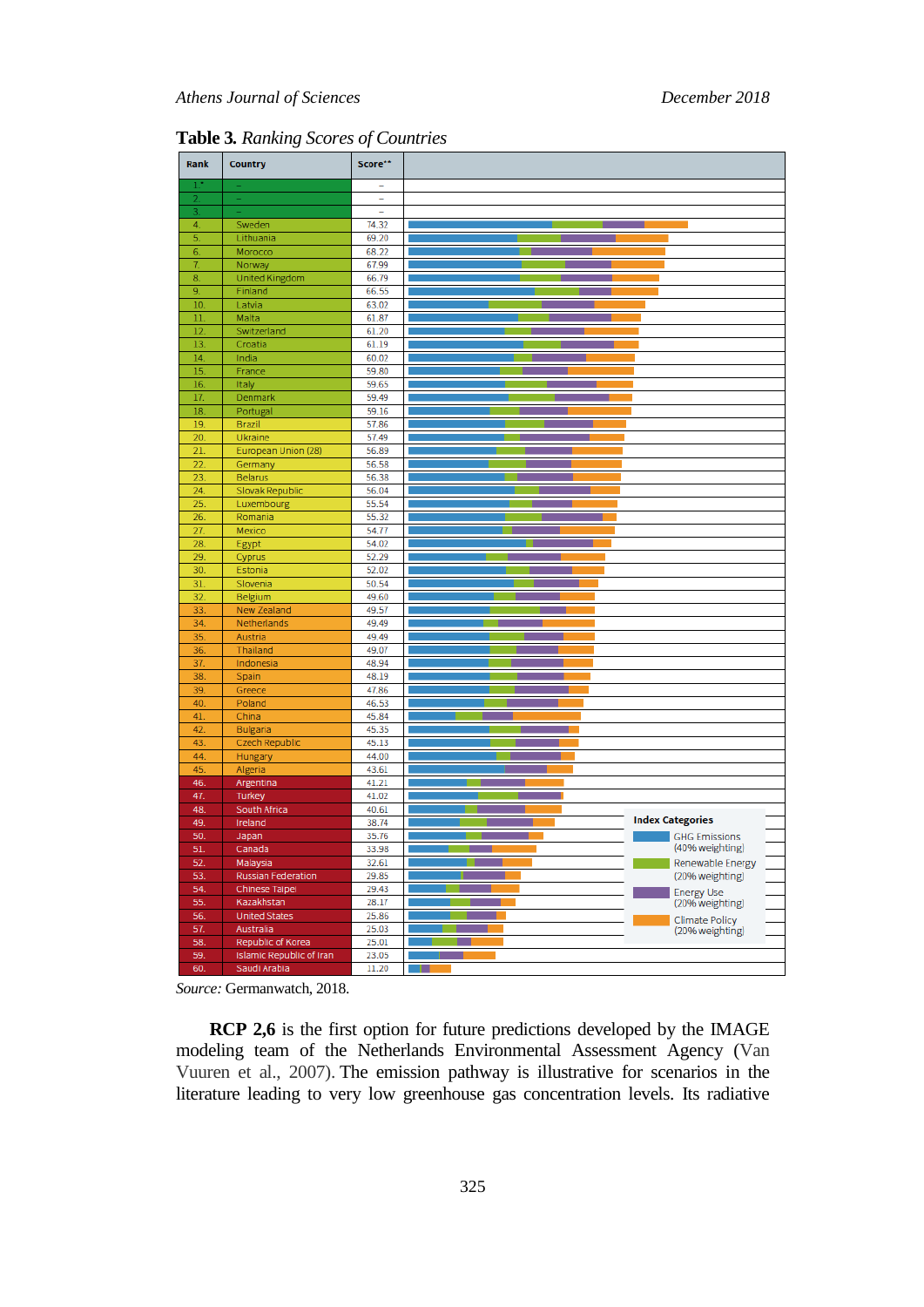forcing level first reaches a value around 3.1 W/m2 mid-century, returning to 2.6 W/m2 by 2100. The aim is to limit global warming at 2C.

**RCP 4,5** is a scenario of long-term, global emissions of greenhouse gases which stabilizes radiative forcing at  $4.5 \text{ W/m2}$  in the year 2100 while never surpassing that esteem (Clarke et al., 2007).

**RCP 6** It is a stabilization scenario where total radiative forcing is balanced out after 2100 without overshoot by by work of a scope of innovations and procedures for diminishing greenhouse gas emissions (Fujino et al., 2006).

**RCP 8,5** is described by increasing greenhouse gas emissions over time representative for scenarios in the literature leading to high greenhouse gas concentration levels (Riahi et al., 2007).

# **Conclusions**

In our study, we used international legal cases to analyze climate change and its effects. On the other hand, we made a analysis of variance as statistical method and obtained some informative results about G7, the most industralized countries, and found that there is a difference of  $CO<sub>2</sub>$  emissions measures even after Kyoto protocol which was one of the most important international agreements. Analysis of variance showed us if there is a difference of means but did not pinpoint the pairs of means that are different. In this aim, our further research will focus on post-hoc tests identifying sample means of  $CO<sub>2</sub>$  levels that are different from each other. İt has to be noted that burning of fossil fuels releases all manner of pollutants into the air with dangerous effects on human health and into greenhouse gases, which threaten the environment. The main negative impacts of combustion of fossil fuel are air pollution and climate change, along with the major harm coming from the extraction and transport of this kind of energy source. Sustainable energy politics plays a great role in the development of environment-protecting countries (Kartal and Oncel, 2015).

Environment policy and strategy enables the EU economy to be environmentally friendly, protects Europe's natural resources, safeguards the health and subsequently helps the prosperity of individuals living in the European Union. The ecological approaches and enactment secure common natural surroundings, keep air and water clean, guarantee appropriate waste transfer, enhance learning about dangerous chemicals and enable organizations to push toward a practical economy. It is focused on guaranteeing the effective usage of the Paris Agreement and executing the European Union's Emissions Trading System (EU ETS). European Court of Human Rights (ECHR) also protects the rights violated from the states which do not respect the environment and cause harmful Climate Change consequences by their activities. From International view, Climate Change influences legally a variety of ensured human rights. States have an agreed commitment to take serious measures to work on the climate change problems. The events due to climate change, such as floods, rising sea levels, high temperatures, droughts, storms, food shortages, spread of diseases, loss of housing and shelter, cultural extinction, and reduced biodiversity, are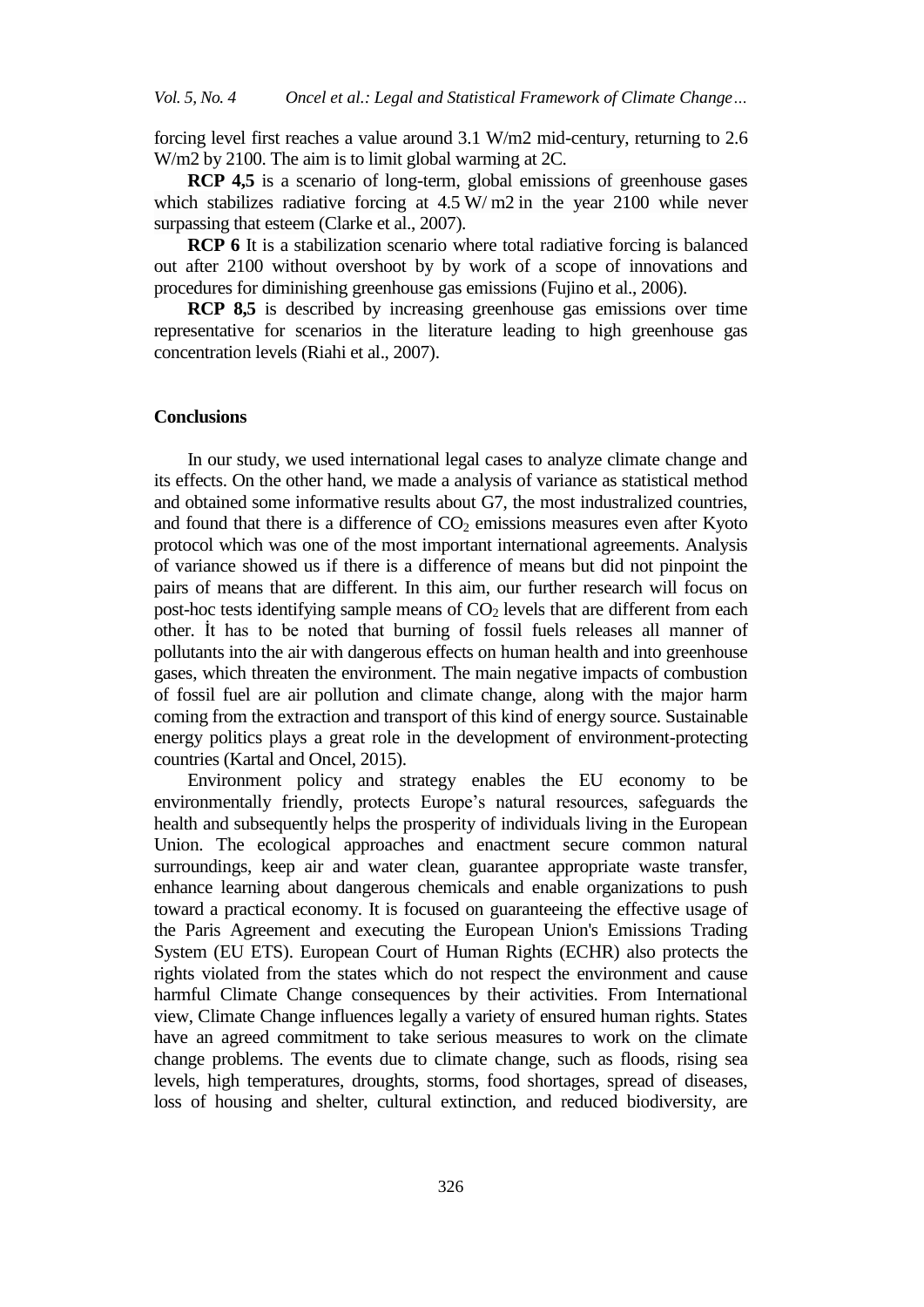*Athens Journal of Sciences December 2018*

increasing time by time and these facts create high costs for the economies and the people (Jaimes, 2015b). Climate justice requires that climate action is coherent with existing human rights agreements, obligations, standards and principles. Legal Justice has to be effective in protecting the Environment. The Judiciary has to be independent when exercising its duties. Judicial independence is the basis for the judicial review of the constitutions and the laws. The judges on national and international field have to be very qualified and experienced on environmental issues in order to be able to deliver quality decisions and subsequently protect the planet and the people from the harmful consequences coming from the Environmental and Change Climate violations (Sands, 2016).<sup>21</sup>

## **Acknowledgments**

This work has been financially supported by Galatasaray University research fund grant no. 16.102.003. The authors wish to acknowledge the support by Galatasaray University Research Foundation.

## **References**

 $\overline{a}$ 

Almpouras, G., 2018. Penal Environmental Law - The legal Good [in Greek], p. 6-11. Athens.

- Bettelheim, E. C. and d'Origny, G. 2002. Carbon sinks and emissions trading under the Kyoto Protocol: a legal analysis.
- Boden, T. A., Maryland, G., Andres, R. J. 2010. Global, Regional and National Fossil-Fuel CO<sub>2</sub> emissions. Carbon Dioxyde Information Analysis Center, Oak Ridge National Laboratory. U.S. Department of Energy, TN.

Bréon, F. M. and Luneau G. 2015. Atlas du climat: Face aux défis du réchauffement [Climate Atlas: Facing the challenges of global warming]. Edition Autrement, Paris.

Burck, J. et al., 2018. http:// www.germanwatch.org/en/14639.

Clarke, L., Edmonds, J., Jacoby, H., Pitcher, H., Reilly, J. and Richels, R. 2007. Scenarios of Greenhouse Gas Emissions and Atmospheric Concentrations. Sub-report 2.1A of Synthesis and Assessment Product 2.1 by the U.S. Climate Change Science Program and the Subcommittee on Global Change Research. Department of Energy, Office of Biological & Environmental Research, Washington, 7 DC., USA, p. 154.

Clemens K. 2016. Human Rights and Climate Change. https://medium.com/climatechange-law/6-human-rights-and-climate-change-9ca4b39a9652.

Curson P. 2018. Climate Change and Population Health, Geodate, vol. 31, issue 2, p. 9-13. EPA, 2018. United States Environmental Protection. https://bit.ly/2eekaFO.

European Commission, 2018. https://ec.europa.eu/clima/policies/f-gas\_en.

Footprintnetwork, 2018. [http://data.footprintnetwork.org/#/.](http://data.footprintnetwork.org/#/)

<sup>&</sup>lt;sup>21.</sup> The ICJ – along with other international courts and tribunals – can and do play a useful role in developing the law, and contributing to a change of consciousness, and these developments can in turn catalyze new and needed actions: by states, by international organisations, by the private sector, by NGOs, and by individuals".